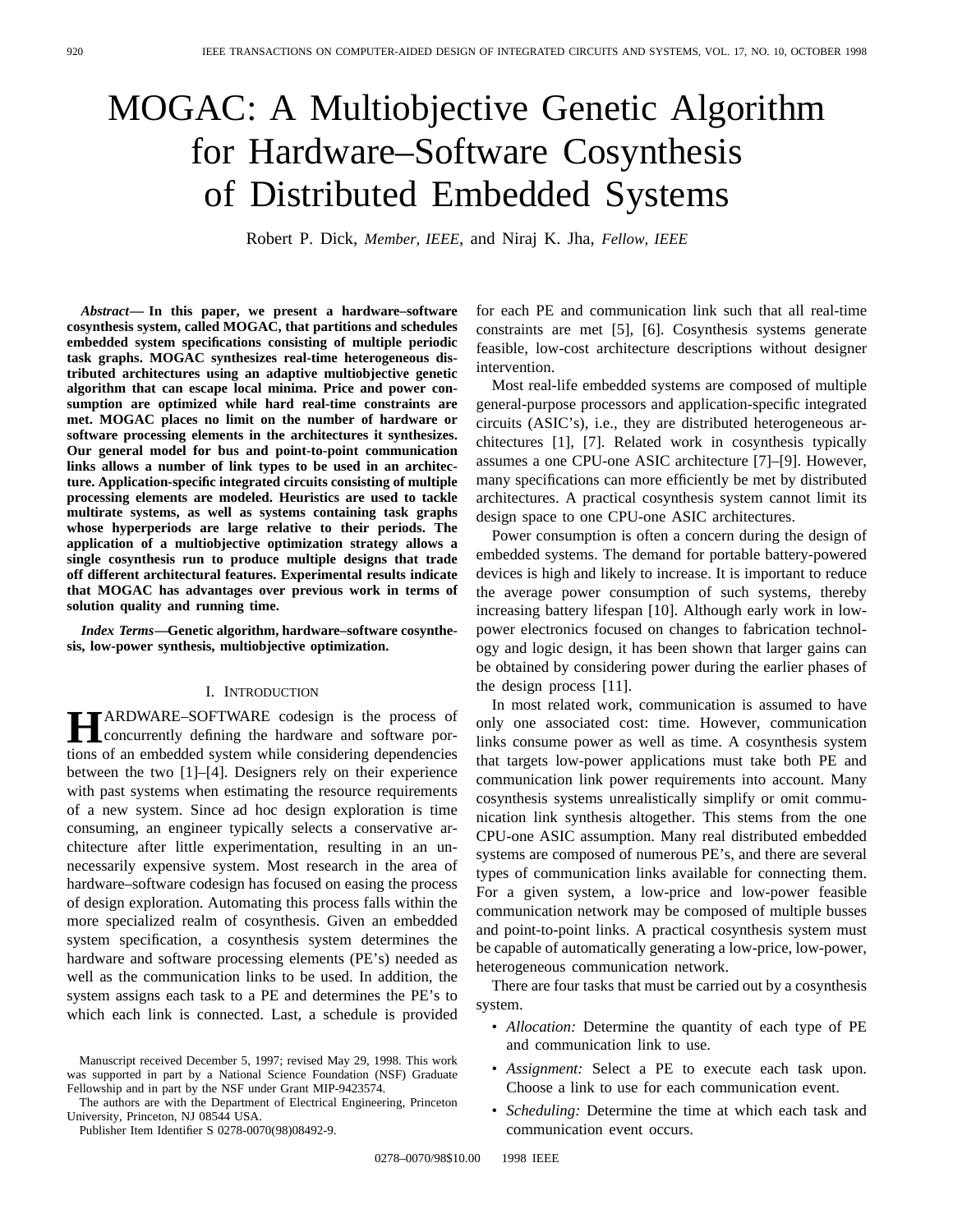• *Performance evaluation:* Compute the price, speed, and power consumption of the solution.

Optimal cosynthesis is an intractable problem. Allocation/assignment and scheduling are each known to be NP-complete for distributed systems [12]. It is therefore not surprising that all cosynthesis systems that rely on optimal mixed integer linear programming [13], [14] and exhaustive exploration [15] can only be applied to small instances of the cosynthesis problem. Heuristics have seen some success with larger instances of the distributed system cosynthesis problem. These are discussed next.

Iterative improvement algorithms start with a complete, but suboptimal, solution and make local changes to it while monitoring the solution's cost. Algorithms in this class are prone to becoming trapped in local minima. Although they have reasonable run times, the results produced for systems of high complexity tend to be suboptimal [5], [16], [17]. Tabu search is a form of iterative improvement in which past changes are remembered by the algorithm and used to guide future changes. This type of algorithm has been applied to the hardware–software partitioning problem [18] and architecture synthesis problem [19].

Constructive algorithms build a system by incrementally adding components. To be computationally tractable, a constructive algorithm must make changes with global impact while inspecting only the local effects of these changes. This often leads to an accumulation of suboptimal decisions, especially when large systems are constructed. Despite their susceptibility to becoming trapped in local minima, constructive algorithms are capable of producing high-quality results [20], [21]. However, in Srinivasan's work, power consumption is not taken into account, the communication model is simplistic, and multirate systems are not efficiently handled [20]. COSYN was the first cosynthesis system to take power consumption into account [21]. Communication links are modeled and heuristics are used to tackle multirate systems. Although fast, COSYN suffers from an inability to do true multiobjective optimization.

Two types of probabilistic optimization algorithms have been applied to the cosynthesis problem: simulated annealing algorithms and genetic algorithms. Simulated annealing algorithms are capable of escaping local minima of arbitrary depth [22]. These algorithms are a strict superset of greedy iterative improvement algorithms; randomized improvement is not necessarily directionless improvement. Simulated annealing algorithms have been successfully used to partition hardware–software systems [18], [19], [23].

In general, genetic algorithms share simulated annealing algorithms' ability to escape local minima, but they offer other advantages as well. Genetic algorithms allow solutions to cooperatively share information with each other. They are capable of true multiobjective optimization, exploring the set of solutions that can only be improved in one way by being degraded in another (the *Pareto-optimal* set) instead of collapsing all costs into one with a weighted sum, as is the case for most other probabilistic optimization algorithms [24]–[26]. Saha's exploratory work demonstrates that genetic algorithms can be applied to the hardware–software partitioning problem [27]. A number of simplifying assumptions are made in Saha's system, however. Only one software processor is allowed, there are no provisions for synthesizing systems with multirate periodic task graphs, and a limited communication link model is used. Their genetic algorithm only optimizes one variable: price. Axelsson's system, similarly, optimizes only price and does not carry out communication link synthesis [19].

Teich *et al.* applied a multiobjective genetic algorithm to the heterogeneous distributed system cosynthesis problem [28]. Their approach does not target systems with hard real-time constraints. Power consumption is ignored. Multirate systems, and systems containing task graphs with periods less than their deadlines, are not handled. They use a method of crossover that randomly selects bits to swap and does not attempt to preserve sequences of bits describing related attributes. This approach does not preserve locality (see Section II-A for information on the importance of locality). In general, this results in an  $\mathcal{O}(n^2)$  slowdown in the rate at which solutions are implicitly evaluated when compared to an optimal localitypreserving crossover [29]. In this work, solutions that are not valid and that cannot be made valid by the application of a repair operator are immediately terminated. Multiobjective optimization is not performed. Their experimental results consist of one small example, and no comparisons are made with other cosynthesis systems.

MOGAC synthesizes distributed heterogeneous embedded systems. Price and power consumption are optimized under a number of hard constraints. MOGAC uses a communication model that is capable of synthesizing systems with multiple busses and point-to-point communication links. ASIC's consisting of multiple PE's are modeled. MOGAC applies heuristics that allow multirate systems to be scheduled in reasonable time even when the least common multiple (LCM) scheduling method [30] would otherwise require a large number of task graph copies to be made. MOGAC's use of a multiobjective genetic algorithm allows it to provide a designer with multiple solutions that trade off different system costs.

This paper is organized as follows. In Section II, we present preliminary concepts and definitions. In Section III, we describe the algorithms employed by MOGAC. We give the experimental results in Section IV. We conclude with Section V.

# II. PRELIMINARIES

In this section, we present preliminary concepts used in genetic algorithms and cosynthesis algorithms.

# *A. Genetic Algorithms*

Genetic algorithms maintain a pool of solutions that evolve in parallel over time. Genetic operators are applied to the solutions in the current pool to improve the solutions. The lowest quality solutions are then removed from the pool [29]. A cost is a variable that a genetic algorithm attempts to minimize, e.g., price and power consumption. Genetic algorithms excel at simultaneously optimizing multiple conflicting costs. They have the ability to escape local minima and communicate information among solutions.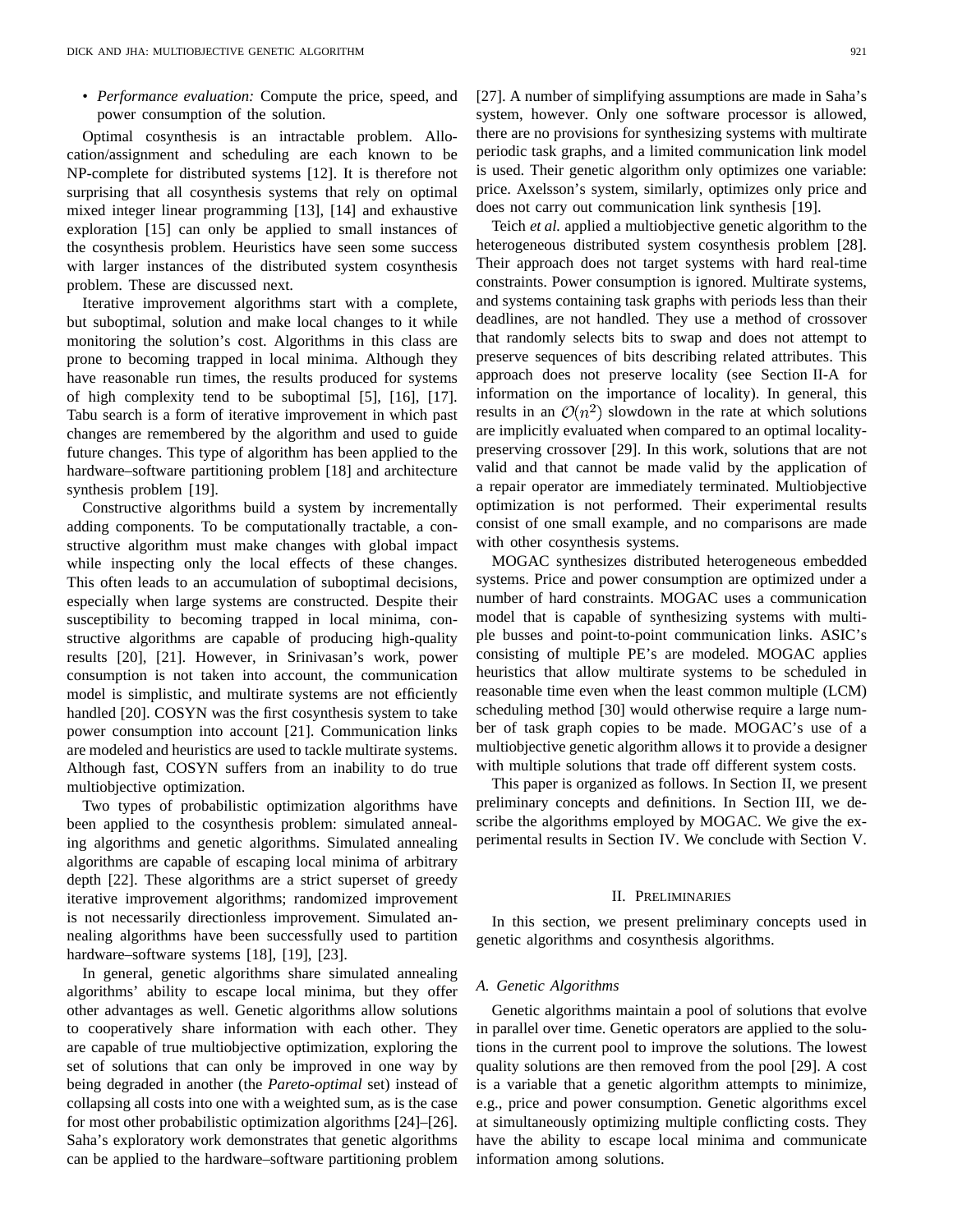

Fig. 1. Crossover.

Next, we define some basic terms used to discuss genetic algorithms. In a conventional genetic algorithm, every solution is represented by an array, or *string,* of values. Although we discuss the genetic algorithm used by MOGAC in conventional terms, each solution is represented by a collection of strings and no primitive strings are ever computed. As discussed in Section II-C, the strings used in MOGAC are more intricate than those used in conventional genetic algorithms. Genetic operators are applied directly to the complex data structures that represent a solution. Such algorithms are sometimes called evolutionary algorithms. Although operating on unconventional strings increases the complexity of a genetic algorithm, sometimes this is the least complicated option available. MOGAC needs to maintain and modify a great deal of hierarchical information about its solutions. It is simpler, and faster, to operate on the information directly than to carry out conversion into a conventional string each time it is necessary to modify a string.

In conventional genetic algorithms, as well as in MOGAC, all changes to strings are brought about by three operators. *Reproduction* makes a copy of a solution. *Mutation* randomly changes part of a solution's description. *Crossover* swaps portions of different solutions. Fig. 1 shows an example of string crossover. In this illustration, crossover occurs between string  $L$  and string  $M$ . Two cuts are made and the portions of  $L$ and  $M$  between these cuts are swapped, producing the strings  $L+$  and  $M+$ . Crossover is the operator that gives genetic algorithms their strength; it allows different solutions to share information with each other.

Some genetic algorithms are capable of varying the probability of allowing a solution to be replaced by one of lower quality. Such an algorithm can be viewed as a generalized simulated annealing algorithm [31]. However, unlike a classical simulated annealing algorithm, this sort of genetic algorithm simultaneously operates on multiple solutions that share information with each other. The genetic algorithm employed by MOGAC shares the strengths of classical genetic algorithms and simulated annealing algorithms and is capable of running as a simulated annealing algorithm or an iterative improvement algorithm, as well as a genetic algorithm. MOGAC has produced its highest quality results in the least amount of time when run in the genetic algorithm mode. The other modes were implemented for experimental purposes.



Fig. 2. String locality.

It is important that the string encoding used to represent a solution maintain locality [29]. Features of a solution that depend closely on each other should be located near each other in a string, and relatively independent features should be far apart. The reason for this requirement is most easily illustrated with an example.

In Fig. 2,  $A, B$ , and  $C$  represent variables associated with different features of a solution. As strings cross over with each other, they are cut into sections. The encoding of each feature is spread across the bottom string; information about a feature is likely to be split into separate solutions when crossover occurs. The feature encoding in the top string, however, is localized; information about a feature will probably remain in one string when crossover occurs. If a solution has discovered a good way of optimizing some feature of a problem, it is important for the encoding of that feature to remain intact. The practical effect of using a string encoding method and crossover method that maintain locality is that the genetic algorithm takes advantage of *implicit parallelism*, i.e., *n* function evaluations implicitly examine approximately  $n^3$  string configurations [29].

# *B. Multiobjective Optimization*

The cosynthesis problem is inherently one of multiobjective optimization. There are numerous costs, and improving one cost of a system often results in the degradation of another. Most past cosynthesis systems have dealt with this optimization problem by using a linear weighted sum to collapse all the system costs into one variable and optimizing this variable. For this method to be successful, the weighting array used must be appropriate for the problem instance as well as the designer's desired solution. Unfortunately, the cosynthesis problem is too complicated for an instance's best weighting array to be known without first exploring that instance's Pareto-optimal set of solutions, i.e., those solutions that can only be improved in one area by being degraded in another. It is impossible, however, to explore the Pareto-optimal set of solutions if an arbitrary weighting array has been used to collapse all costs into a single value.

Assume a designer is trying to optimize two conflicting features of a system: price and power consumption. If the designer uses a conventional optimization algorithm that can only deal with one cost function, it is necessary to collapse the two costs into one value. Although an apparently reasonable weighting array can be selected, the designer has no way of knowing the shape of the Pareto-optimal curve ahead of time. In Fig. 3,  $X$  marks the designer's preferred solution. For a minuscule power-consumption penalty, the price of the system can be significantly decreased. Unfortunately, the designer will never know that a valid solution exists at  $X$  because the weighting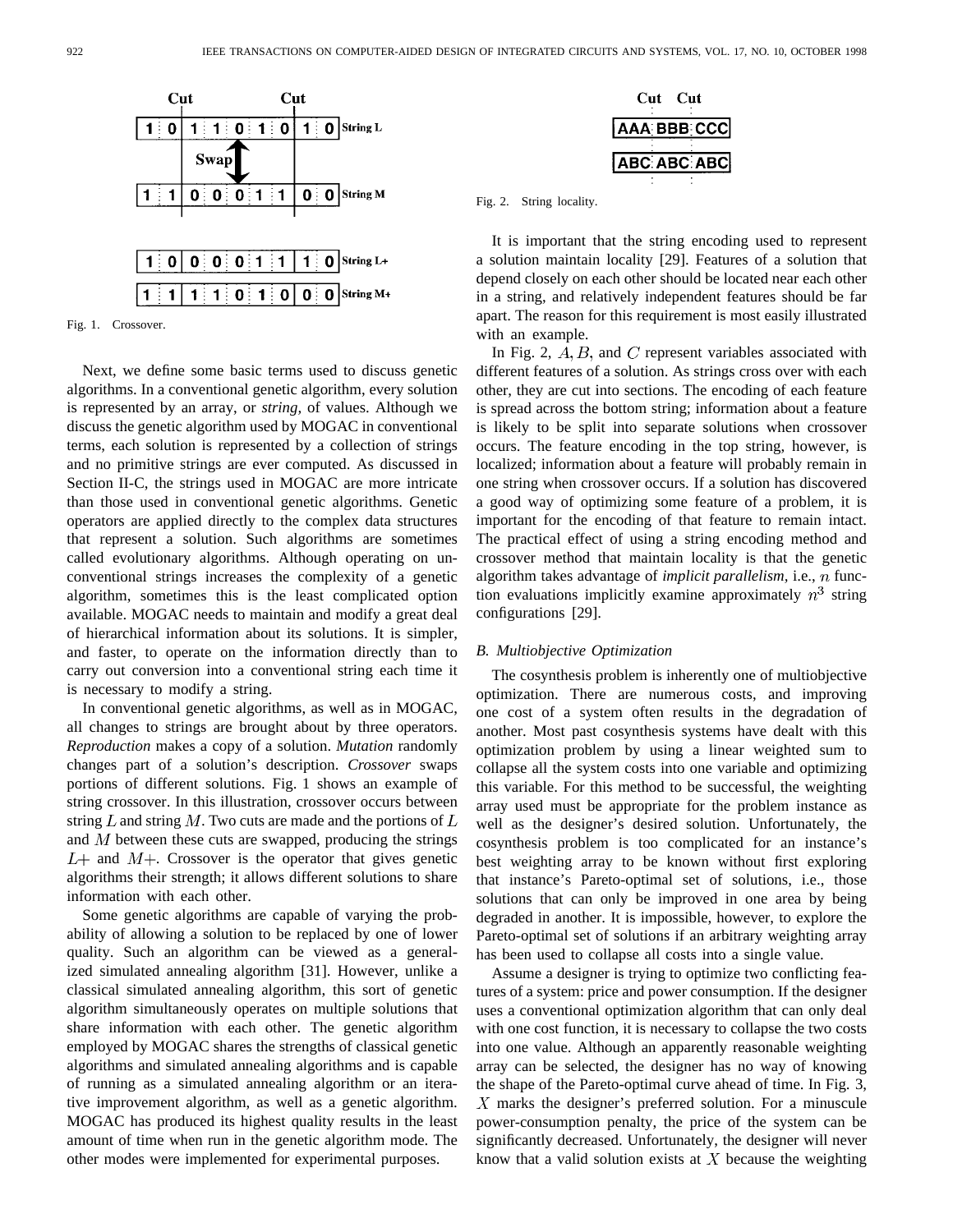

Fig. 3. Weighted sum cost function.



Fig. 4. Pareto-rank.

array prevents this portion of the Pareto-optimal curve from being explored. Although the limitations of single-objective optimization can be seen from this simple example, the problem of selecting an appropriate weighting array becomes even more severe as the number of costs in a system increases.

A solution *dominates* another if all of its features are better. A solution's *Pareto-rank* is the number of other solutions, in the solution pool, that do not dominate it. Calculating Paretorank is an  $\mathcal{O}(solution\text{-}pool\text{-}size^2)$  operation; each solution must be compared with every other solution. In Fig. 4, each circle represents a solution. Each solution's price and power consumption are indicated by the position of its circle in the graph. The number in each circle indicates the Pareto-rank of the associated solution.

At the end of a multiobjective genetic algorithm's run, the designer is presented with a number of noninferior solutions (see Fig. 5). These solutions are not dominated by any other solutions. This approach yields Fig. 3's solution  $X$ . Although the noninferior solutions are not guaranteed to be the Pareto-optimal set of solutions for the problem instance (the heterogeneous distributed system cosynthesis problem contains multiple NP-complete problems, each of which would require multiple solutions), they do form an upper bound on the Pareto-optimal set, giving the designer insight into the shape of the problem's Pareto-optimal solution set. The tradeoff's available between solution costs in these noninferior solutions are made clear.

#### *C. Embedded System Model*

MOGAC operates on an embedded system specification that defines a set of requirements that must be met and a set



Fig. 5. True multiobjective optimization.



Fig. 6. Task graph.

of resources that can be used to fulfill those requirements. In this subsection, we provide high-level descriptions of the specifications MOGAC accepts.

*1) Task Graph:* Task graphs specify some of the requirements a designer places upon an embedded system. A task graph, as shown in Fig. 6, is a directed acyclic graph in which each node is associated with a task and each edge is associated with a scalar describing the amount of data that must be transferred between the two connected tasks. Each task may only begin executing after all of its data dependencies have been satisfied. Thus, in Fig. 6, task  $D$  may only begin execution after tasks  $B$  and  $E$  have each completed execution and transferred two and three units of data, respectively, to task  $D$ .

MOGAC places no restrictions on the granularity of task graphs. However, cosynthesis research generally assumes coarse-grained tasks, i.e., each task is complicated enough to require numerous microprocessor instructions. The *period* of a task graph is the amount of time between the earliest start times of its consecutive executions. A node with no outgoing edges is called a *sink* node. A *deadline,* the time by which the task associated with the node must complete its execution, exists for every sink node. However, other nodes may also have deadlines associated with them. The deadline of a task graph is the maximum of all the deadlines specified in it. An embedded system specification may contain multiple task graphs, each of which may have a different period.

*2) Processing Element:* A PE executes tasks. Two sorts of PE's are modeled: *cores* and *processors.* Processors represent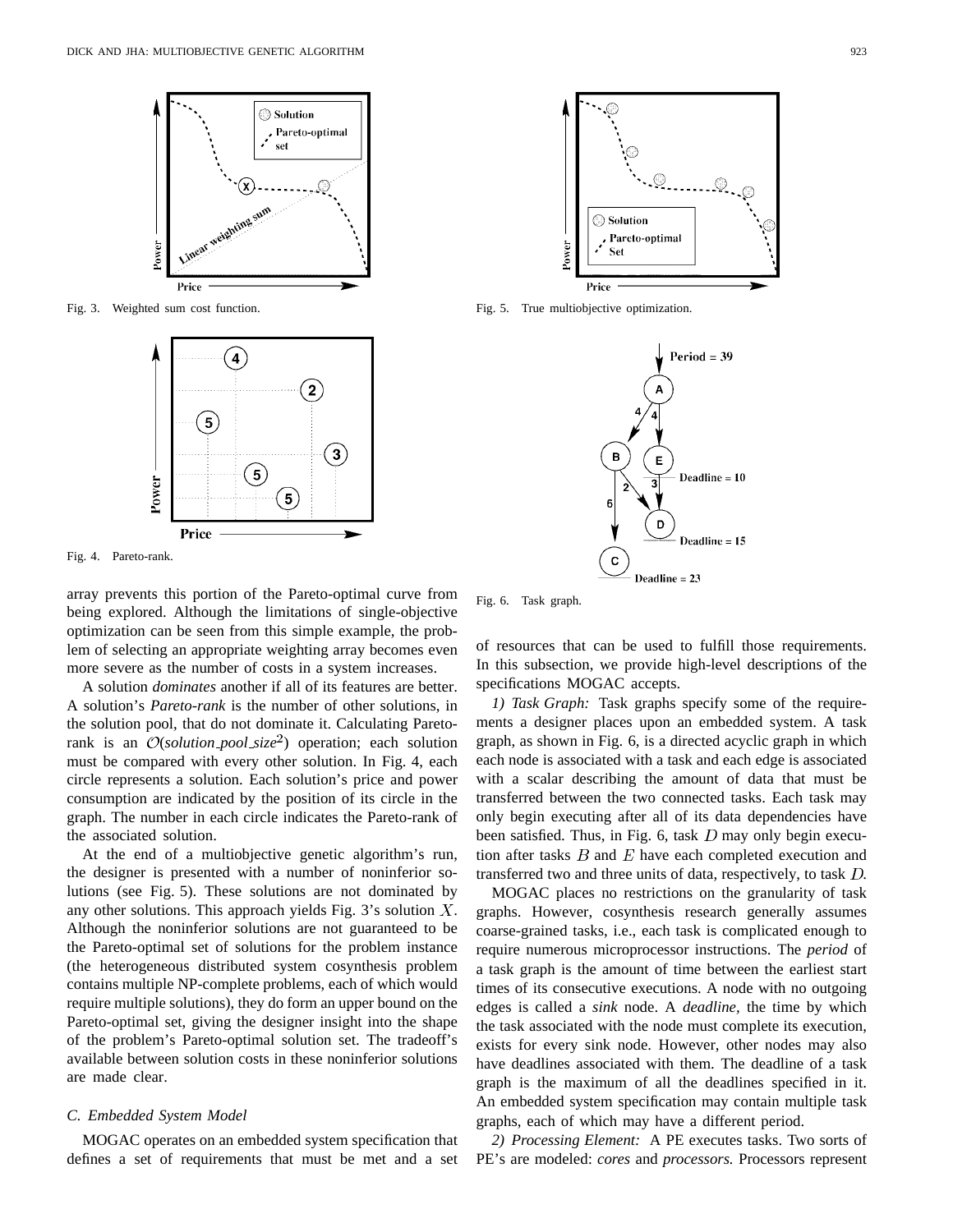

Fig. 7. PE-IC hierarchy.

general-purpose processors that can only execute one task at a time. Multiple cores may be located on the same IC, upon which multiple tasks may execute simultaneously. This provides a model for ASIC's that are capable of carrying out different tasks at the same time. The relationship among processors, cores, and IC's is shown in Fig. 7. PE's can be of various types, e.g., an MC68000 is a PE type. A solution may contain more than one instance of a given type of resource, e.g., a solution may contain more than one PE instance of the type MC68000.

MOGAC accepts a data base that specifies the performance of each task on each available PE type and provides other information about the PE's available, e.g., a list of tasks that are incompatible with each type of PE, the price of each resource, and the number of devices provided by IC's and consumed by cores. Worst case execution time and powerconsumption values for tasks on a given PE type can be obtained by direct measurement or simulation. Characterizing a PE data base in this manner requires that the designer know the input vectors that elicit worst case execution time and power consumption for each task-PE pair. Another option is to use worst case performance analysis tools to determine an upper bound on execution time or power consumption without requiring a specific input vector [32]–[34].

The following information establishes the relationships between tasks and processors:

- a two-dimensional array indicating the worst case execution time of each task on each processor;
- a two-dimensional array indicating the average power consumption of each task on each processor.

In addition to these arrays, processors have price and idle power-consumption values. The following information establishes the relationship between tasks and cores:

- a two-dimensional array indicating the relative worst case execution time of each task on each core;
- a two-dimensional array indicating the relative average power consumption of each task on each core;
- a two-dimensional array indicating the peak power consumption of each task on each core.

Cores do not have an inherent price. However, each core is assigned to an IC that does have a price. The following variables are associated with IC's: price, device count, pins available, idle power consumption, peak power dissipation, speed, and power efficiency. Each core places a device-count requirement, e.g., number of transistors or configurable logic blocks, on the IC to which it is assigned. For an architecture to be valid, each IC must meet device-count requirements of the cores assigned to it and the pin-count requirements of the communication links attached to it. In addition, each IC must

meet the peak power-dissipation requirements of the tasks assigned to the cores implemented on it. Tasks do not have pincount, device-count, or peak power-dissipation requirements. However, tasks may be carried out by cores, which place such requirements on their host IC's.

The worst case execution time for a task assigned to a core is equivalent to its relative worst case execution time divided by the speed of the IC on which the core is implemented. The task's average power consumption is its relative average power consumption divided by the power efficiency of the IC on which the task's core is implemented. Thus, in the current implementation of the algorithm, it is assumed that there is a linear relationship between core worst case execution time and core relative worst case execution time. Similarly, there is a linear relationship between core average power consumption and core relative average power consumption. This model could trivially be generalized to use a full lookuptable approach (this is how the task execution time of a task on any given PE is determined).

*3) Communication Link:* Communication links have the following attributes: packet size, average power consumption per packet, worst case communication time per packet, price, number of contacts, pin requirement, and idle power consumption. Each task graph edge must be assigned to a communication link. The worst case communication time and average power consumption of an edge are linearly dependent on the number of packets of data transferred through its link. The number of contacts a link supports is the number of IC's it can connect, i.e., a link with two contacts is a point-to-point link. A link with more than two contacts is a bus. There may be more than one communication link connected to a PE instance. Pin requirement is the number of pins on an IC required to support the use of the communication link. In previous distributed computing work, it is commonly assumed that communication between tasks that are assigned to the same IC consumes an insignificant amount of time and power. We also make this assumption. If an architecture contains two communicating tasks that execute on separate IC's, the architecture is invalid if there are no communication links connecting the IC's.

#### III. ALGORITHM DESCRIPTION

In this section, we give a description of the algorithms used in MOGAC. We begin, in Section III-A, with an overview of the algorithm. This is followed, in Section III-B, by an explanation of solution clusters. Section III-C describes MO-GAC's performance evaluation algorithms. Solution reproduction, mutation, and crossover are described in Sections III-D and III-E.

# *A. Overview of MOGAC*

In this subsection, we give an overview of MOGAC's primary algorithm. MOGAC maintains a pool of solutions that evolve in parallel. Fig. 8 illustrates MOGAC's core algorithm. After initializing each solution with simple randomized algorithms, MOGAC enters a loop that repeats until the halting condition, the passage of a number of generations without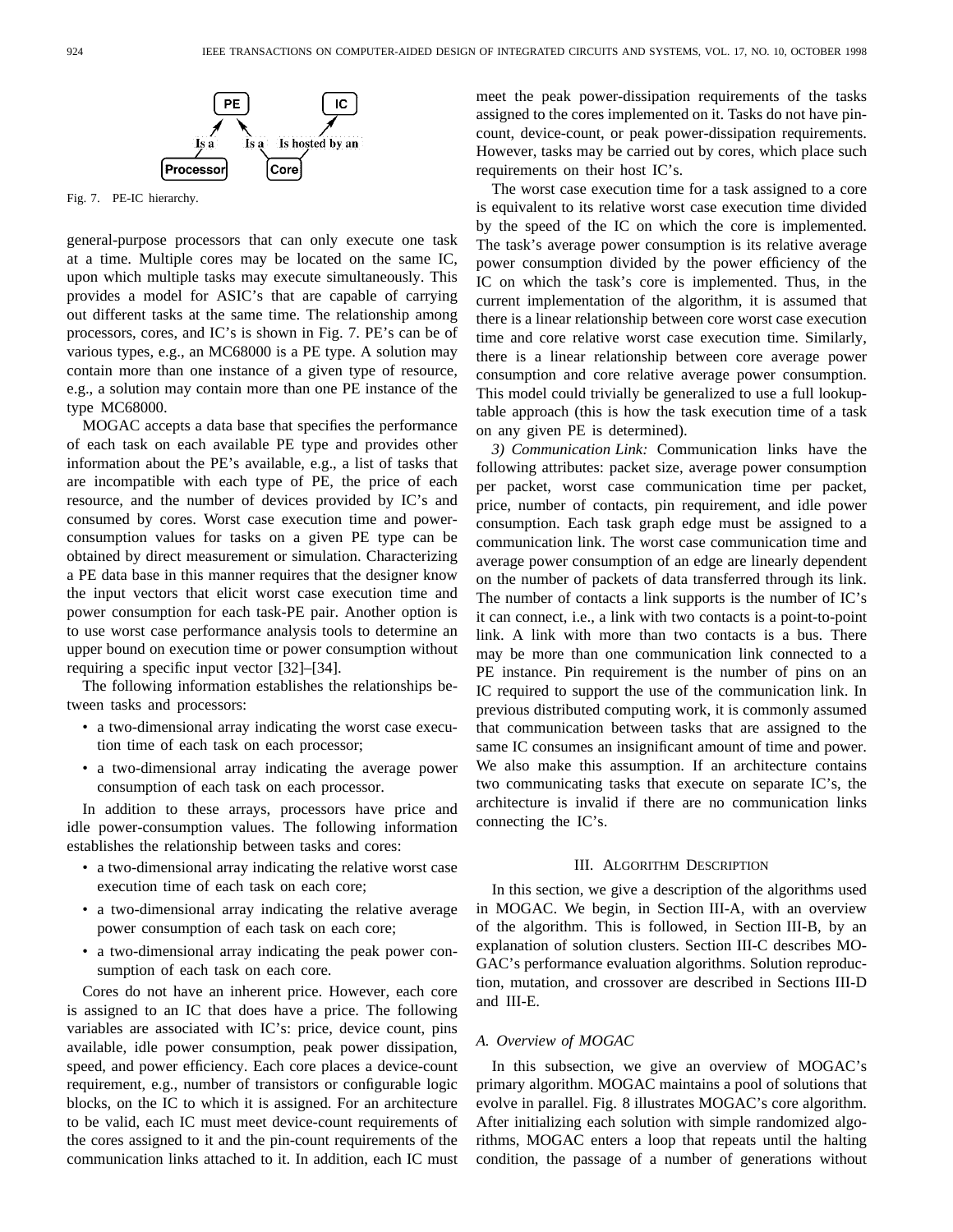

Fig. 8. MOGAC overview.

improvement in the solution pool, is met. Each time the loop completes, a *generation* has passed.

After initialization, MOGAC evaluates each of its solutions. During evaluation, a solution's costs, e.g., price and power consumption, are determined. The costs are then compared to the designer-supplied constraints to determine how severely the constraints are violated. At this point, the solutions are ranked using the multiobjective criterion described in Section II-B. If the halting conditions have not yet been reached, low-rank solutions are terminated and high-rank solutions reproduce to take their places. The newly born solutions are then modified via crossover and mutation. At this point, the generation has completed and another begins. Eventually, enough generations pass without improvement in the solution pool to trigger the halting condition. Before halting, MOGAC prunes any invalid and inferior solutions from its solution pool and presents the remaining solutions to the designer.

# *B. Clusters*

In this subsection, we introduce the six strings that describe solutions in MOGAC and explain how clusters of solutions are used to prevent crossover from producing *structurally incorrect* solutions, i.e., solutions that are physically impossible. Every solution in MOGAC is defined by a collection of six strings. The *PE-allocation string, IC-allocation string,* and *link-allocation string* record the number and types of PE's, IC's, and communication links present in a solution. The *taskassignment string* records the PE instances used to carry out each task. The *core-assignment string* records the IC used to host each core. The *link connectivity string* records the PE instances to which each link is connected. Formal definitions of these strings are given in Section III-E.

If it were possible for solutions to indiscriminately cross over with each other, structurally incorrect solutions would sometimes be produced. Assume the existence of two solutions: J and K. As illustrated in Fig. 9,  $J$ 's PE allocation contains only one PE instance, of type  $PE1$ . K's PE allocation contains only one  $PE$  instance, of type  $PE2$ . Therefore, all tasks in  $J$  are assigned to the PE of type  $PE1$ , and all tasks in  $K$  are assigned to the PE of type  $PE2$ . If a crossover were to occur between the task-assignment strings in the two solutions, the result would be the existence of some tasks in  $J$  that are assigned to a PE of type  $PE2$ . However, no PE's



Fig. 9. Bad crossover.

of type  $PE2$  exist in J. Similar problems are caused by the indiscriminate crossover of other types of strings.

It would be possible to detect structurally incorrect solutions and repair, or immediately terminate, them. However, examining every solution and modifying or terminating those that are structurally incorrect would be costly in terms of computation time. More important, the postprocessing would destroy the locality of the crossover operator, i.e., this step would disrupt the partial solutions that were swapped during crossover.

MOGAC uses the concept of solution clusters to prevent structurally incorrect solutions from being created in the first place. As shown in Fig. 10, solutions are grouped into clusters. Solutions within a cluster all share the same PE-allocation, IC-allocation, and link-allocation strings. Thus, each solution in the single cluster has the same PE and communication link resources available to it. However, the task-assignment, core-assignment, and link-connectivity strings of solutions in the same cluster may differ. Crossover of assignment and link connectivity strings occurs between solutions in the same cluster. Mutation of these strings can be applied to individual solutions. Solutions resulting from these operations are guaranteed to be structurally correct. Crossover of allocation strings occurs between entire clusters, destroying the solutions within the clusters. Similarly, when one of a cluster's allocation strings mutates, each of the solutions within the cluster is updated so that it shares the cluster's new allocation string. Intercluster crossover and mutation of allocation strings occurs less frequently than intracluster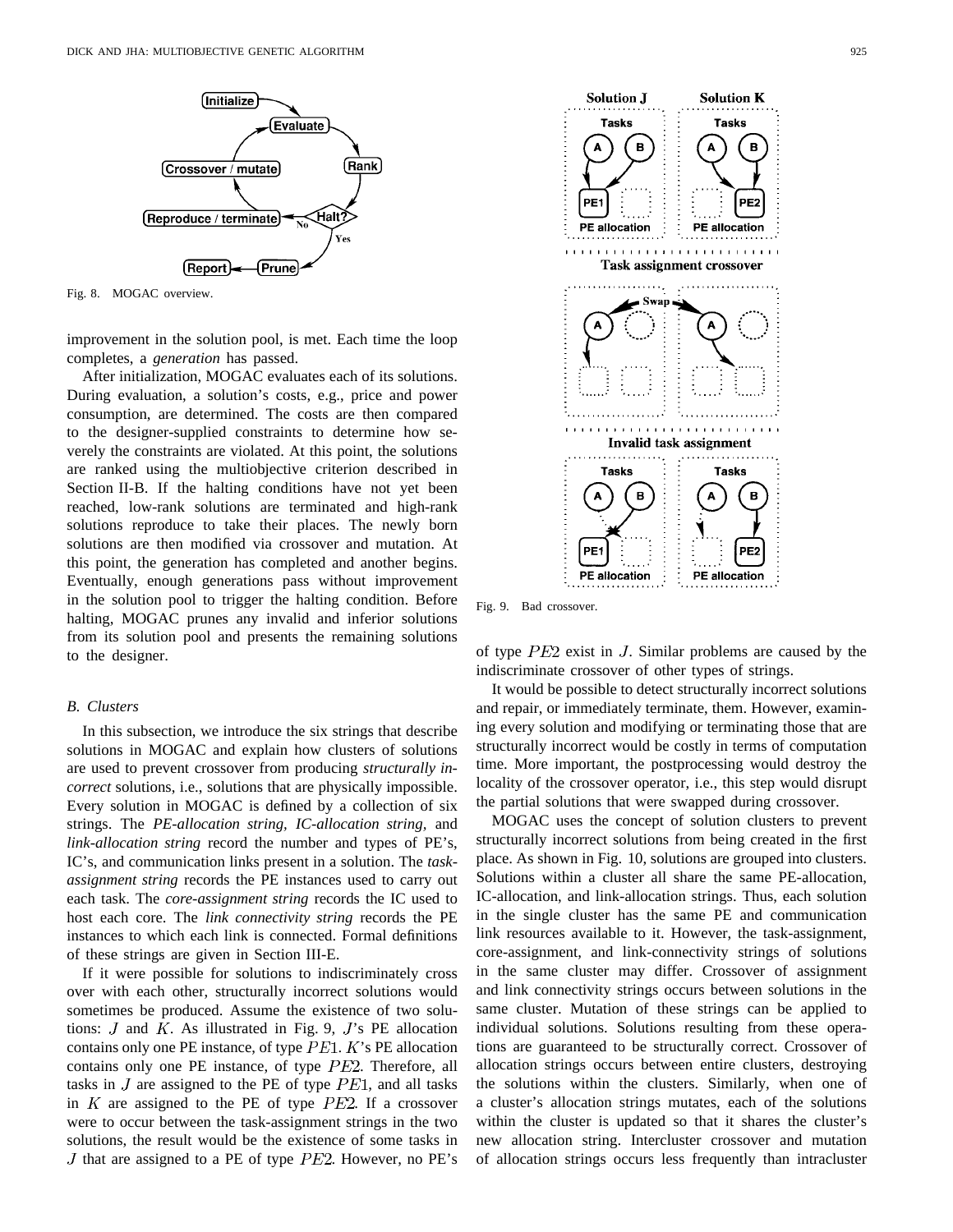

Fig. 10. Solution clusters.

crossover and mutation. Every time crossover or mutation is applied to clusters, instead of individual solutions, the information contained in the assignment and link connectivity strings of the involved solutions is no longer valid. These strings are, therefore, reinitialized.

There are three advantages to the use of solution clusters. The overall algorithm is simplified because it is not necessary to detect or repair structurally incorrect solutions. The algorithm's execution time is decreased because it is not necessary to deal with structurally incorrect solutions and because locality is not destroyed by repair operations, thus allowing more implicit parallelism in the genetic algorithm (see Section II-A). Last, using clusters makes MOGAC a parallel algorithm. There is no need for solutions in different clusters to communicate with each other except during the infrequent application of intercluster crossover.

#### *C. Solution Evaluation*

Performance evaluation consists of calculating a solution's costs and determining how severely they violate the constraints imposed by the designer. If one of the system's costs is higher than its *hard constraint,* the system is invalid. For example, the schedule length of a task graph cannot exceed its hard real-time constraint. Valid systems may have costs that are higher than their *soft constraints,* although it is desirable to reduce a cost until it is lower than its soft constraint. In this subsection, we will explain how MOGAC does performance evaluation and then describe the process by which raw performance metrics are converted into hard and soft constraint violation values.

*1) Scheduling:* The PE allocations, IC allocations, link allocations, task assignment, core assignment, and link connectivities of MOGAC's solutions are derived from their strings. Scheduling, however, is carried out by a conventional algorithm before each solution evaluation. MOGAC uses a slack-based list scheduling algorithm to generate static PE and communication link schedules. Static scheduling makes it possible to guarantee that hard real-time constraints will be met [35]. In the current implementation, a nonpreemptive schedule is generated. Although there are advantages to allowing preemption in coarse-grained scheduling problems, a nonpreemptive scheduler was sufficient to allow MOGAC to meet or beat results from the literature (see Section IV). The advantages of preemptive scheduling are partially offset by a practical weakness. In general, preemption results in context-switching penalties that are costly in terms of power consumption [36]. MOGAC's scheduling algorithm assigns a priority to a task based upon the difference between its latest possible start time and its earliest possible start time. The relative priorities of tasks in different task graphs, as well as different copies of the same task graph, are based on the



Fig. 11. Task graph copies.

periods and deadlines of the different graphs. The scheduler is capable of dealing with embedded system specifications in which task graphs have periods less than their deadlines.

The *hyperperiod* is the LCM of all the task graph periods in a multirate system specification. Cosynthesis systems that use a straightforward application of the LCM scheduling method [30] are forced to repeatedly schedule each task graph until the hyperperiod of the system has elapsed. This can be computationally expensive for systems in which the hyperperiod is large, relative to the periods of individual task graphs. MOGAC uses heuristics to tackle system specifications with a large hyperperiod. One of these is an extension of a method used in real-time computing [37]. The problem caused by a large hyperperiod can be reduced by tightening the periods of some task graphs. Consider a system consisting of two periodic task graphs, where the first has a period of 12 and the second has a period of 13. The hyperperiod is, therefore, 156. If we tighten the period of the second task graph to 12, however, the system's hyperperiod reduces to 12. The designer has full control over the aggressiveness with which the hyperperiod contraction heuristic is applied. MOGAC allows the designer to specify the maximum and minimum acceptable periods for each task graph in the system. Subject to these constraints, a period for each task graph is calculated such that the number of task graph copies needed for LCM scheduling is minimized.

We have developed a method in which some of the task graph copies in the hyperperiod are *implicit* and some are *real* (see Fig. 11). Each implicit copy has a real *parent*. Implicit copies are not entered in a solution's task-assignment string; they share the assignment strings of their parents. Although it is necessary to schedule implicit task graph copies, there is no need to prioritize the nodes of these copies; the implicit task graph node priorities are equivalent to the parent task graph node priorities. Additionally, the absence of implicit copies from a solution's task-assignment string reduces the size of the genetic algorithm's solution space, thus speeding optimization. Selecting a ratio of the number of real task graph copies to the total number of task graph copies involves making a tradeoff between potential solution quality and MOGAC's run time. This decision is left to the designer. For the examples in Section IV, a low ratio  $( $0.2$ ) rapidly produced high-quality$ results.

*2) Cost Calculation:* System price, task graph completion time, and system power consumption are computed during cost calculation. System price is determined by taking the sum of the prices of all IC's, processors, and links in the allocation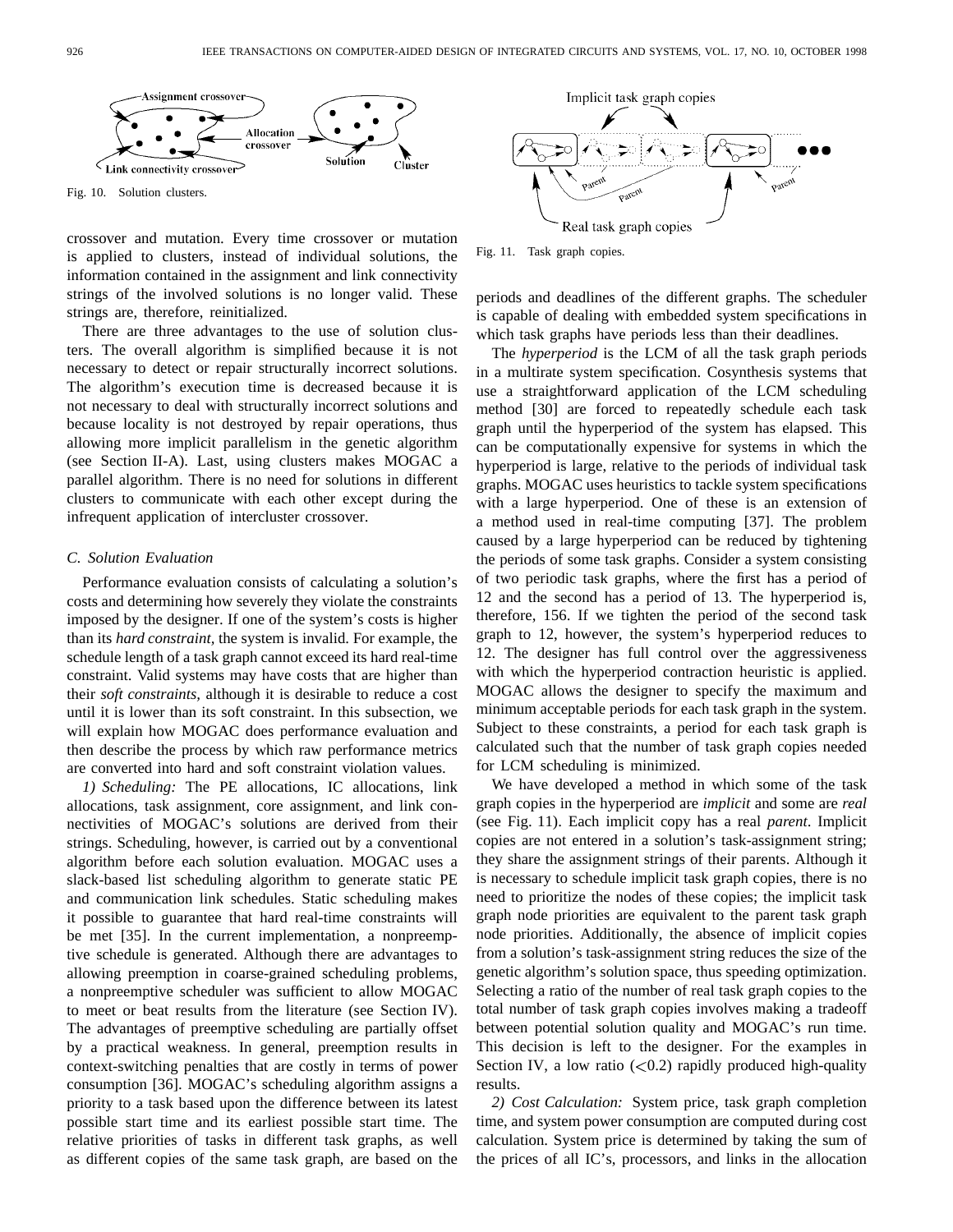strings. The completion time of each node in a task graph is recorded during scheduling. Therefore, the completion times of all nodes with deadlines are available for inspection. All schedules span the system's hyperperiod. System power consumption is computed by stepping through each PE and link's hyperperiod schedule, obtaining the system energy required (this includes the idle PE/link energy), and dividing the energy by the hyperperiod [21].

*3) Constraint Violation:* A system's constraint violations are derived from its costs and the constraints imposed by the designer. Solutions have a number of hard constraints. Although solutions in which one or more hard constraints have been violated are invalid, MOGAC treats them no differently than other solutions during its run. Solutions that violate their hard constraints are removed only at the end of a cosynthesis run. It may seem counterintuitive to allow invalid solutions to survive. However, doing so is beneficial when solving constrained problems [38], for there are significant disadvantages associated with the alternatives. If one terminates invalid solutions immediately, one wastes a significant amount of computation time in identifying such solutions. The solutions most likely eventually to evolve into high-quality valid solutions are those that are near the boundary between valid and invalid. By immediately terminating all invalid solutions in each generation, one destroys many solutions that are likely ultimately to evolve into high-quality valid solutions. One could instead attempt to repair invalid solutions. However, it is in general difficult to formulate a repair operation that is guaranteed to repair all solutions [28]. Thus, one will often be forced to terminate solutions even after expending computation time attempting to repair them. More important, a repair operation applied to a solution that was made invalid by crossover disrupts a portion of that solution, effectively changing the crossover operator such that it no longer preserves locality. These problems are analogous to the problem with terminating or repairing invalid solutions discussed in Section III-B.

Each system specification has price and average powerconsumption soft constraints. Typically, the desired price is set to zero. Thus

$$
price\_violation = \max(0, price - desired\_price).
$$

A system's average power violation is calculated in a similar manner.

Every task graph has one or more nodes with specified deadlines. A system's hard real-time constraint violation is the sum of the time-constraint violations of all such nodes in all the real and implicit task graph copies in the system. For every IC, the peak power-dissipation and device-count requirements of all the cores assigned to that IC are summed. Similarly, the pincount requirement placed on an IC by all of the communication links attached to it are summed. When an IC is not capable of meeting the requirements of the cores assigned to it or communication links connected to it, the appropriate hard constraint violations in the solution are increased.

gauss is a Gaussian random variable. *qauss*'s mean = 0 and variance = 1.

new\_solutions is the number of solutions to be replaced via reproduction.

Sort solutions in the order of increasing Pareto-rank.

For index := 0 to new\_solutions - 1: Select a random instance,  $g$ , from gauss.

Set offset := maximum\_index $g/solution_s electron_e liti sm.$ 

Set solution[index] := solution[offset].

Fig. 12. Solution reproduction algorithm.

#### *D. Ranking and Reproduction*

In this subsection, we explain the manner in which solutions and clusters are selected for reproduction. The number of clusters and solutions maintained by MOGAC is conserved during one run of the algorithm. For each cluster or solution created via reproduction, another is terminated. The number of solutions and clusters maintained during a run can be chosen at the start of the run. We typically use 20 clusters, each of which contains 20 solutions.

*1) Solution Ranking and Reproduction:* Solutions within a cluster are ranked using the method presented in Section II-B. In each generation, a prespecified number of solutions within each cluster are eliminated to make space for the reproduction of other solutions. MOGAC maintains a variable called *solution selection elitism,* which controls the probability of high-rank solutions' being selected for reproduction. This variable increases during the run of the algorithm. The practical effect of this feature is to allow MOGAC to easily escape local minima during the start of a run. Near the end of a run, however, MOGAC becomes greedier in order to allow its solutions to converge on local minima. Solutions are selected for reproduction by indexing inward from the highest ranking solution with a Gaussian random variable whose variance is the inverse of the *solution* -*selection elitism*. The pseudocode for MOGAC's reproduction algorithm is shown in Fig. 12.

After reproduction, crossover and mutation are carried out on the solutions that were copied. The number of crossovers and mutations per generation, for each type of string, are specified by user-defined parameters. Crossover is applied to randomly selected solution pairs that are selected from the solutions created by reproduction. Mutation is applied to randomly selected solutions that are also selected from the solutions created by reproduction.

*2) Cluster Ranking and Reproduction:* Ranking clusters is more complicated than ranking solutions. Each solution has one set of costs. Thus, determining whether it dominates another solution is straightforward. Clusters, however, contain numerous solutions; each cluster is associated with many sets of costs. We extend the concept of domination, in a straightforward way, to take partial domination into account. Cluster domination is represented by a scalar instead of a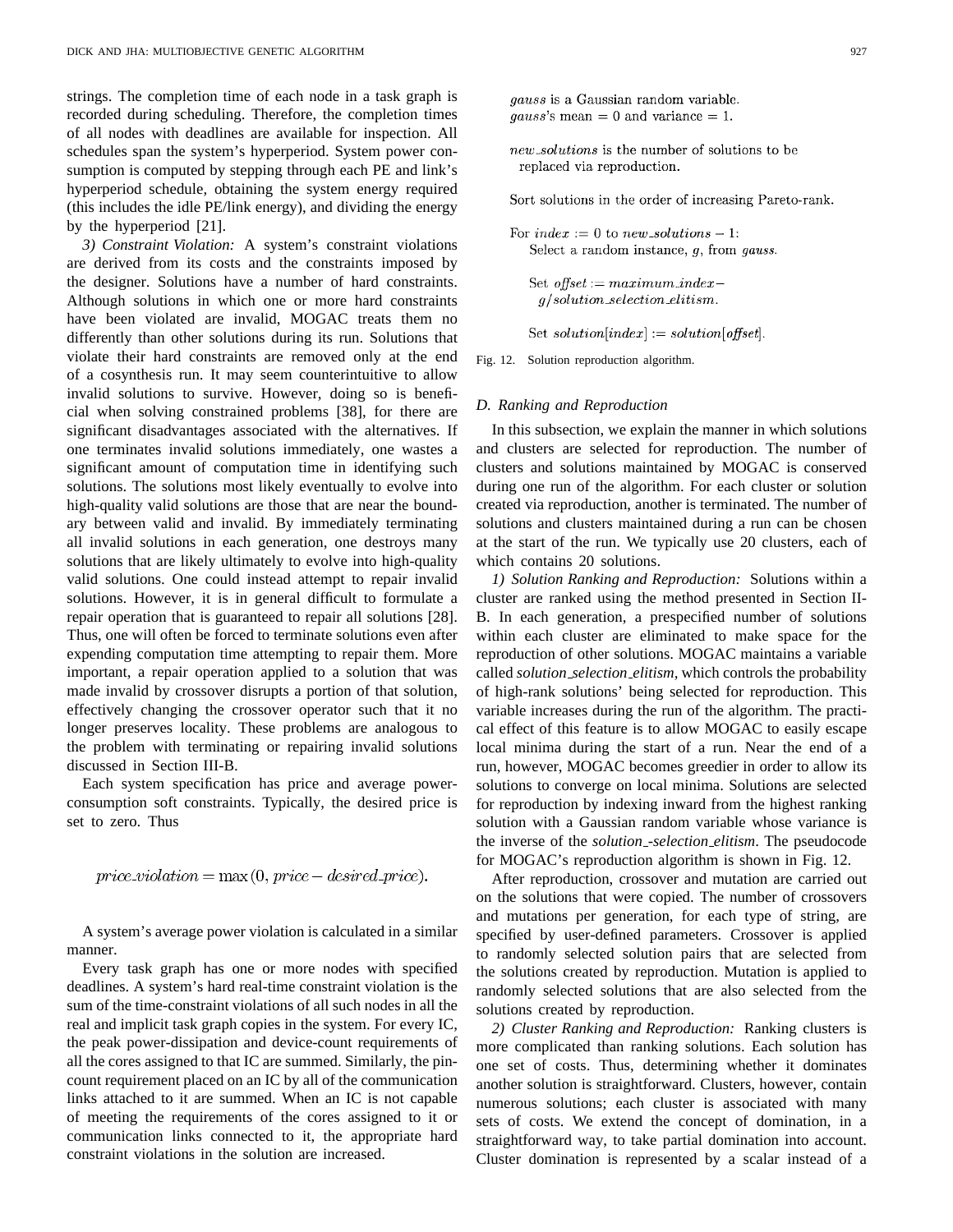| <b>PE</b> types               |                                  |   |  |  |  |  |  |  |
|-------------------------------|----------------------------------|---|--|--|--|--|--|--|
|                               | PE1: PE2: PE3: PE4               |   |  |  |  |  |  |  |
| 5                             | <b>PE allocation string</b><br>2 | 0 |  |  |  |  |  |  |
| <b>Number of PE instances</b> |                                  |   |  |  |  |  |  |  |

Fig. 13. Example PE-allocation string.

Boolean value. The definition of rank must also be adjusted when it is applied to clusters. Let x and y be clusters.  $nis(x)$ is the set of noninferior solutions in x.  $dom(a, b)$  is 1 if a is not dominated by  $b$  and 0 otherwise. Then

$$
clust\text{.}\n domination(x, y) = \max_{a \in \text{nis}(x)} \sum_{b \in \text{nis}(y)} \text{.}\n dom(a, b)
$$

and

$$
rank[x] = \sum_{y \in \frac{\text{sector}}{\text{clusters}} \land y \neq x} dust\text{.}
$$

Once cluster ranks have been determined, cluster reproduction is analogous to solution reproduction. A prespecified number of clusters is removed to make room for high-rank clusters to reproduce. Clusters are selected for reproduction in the same manner as solutions. Cluster crossover and mutation are also analogous to solution crossover and mutation.

#### *E. Evolution*

In this subsection, we formally define the six strings that describe each solution. These strings were introduced in Section III-B. In addition, we explain how these strings are modified to allow solutions to evolve.

*1) Allocation Strings:* The PE-allocation string, ICallocation string, and link-allocation string are arrays of integers. Each integer represents the number of instances of a single type of PE, IC, or link present in a solution. An example PE-allocation string is shown in Fig. 13. This example string indicates that there are five instances of type  $PE1$ , two instances of type  $PE2$ , zero instances of type  $PE3$ , and one instance of type  $PE4$  in the solution. As mentioned before, for a genetic algorithm to function properly, it is important for its strings to preserve locality, i.e., related entries must be located closer to each other in a string than disparate entries [29]. The allocation string ordering algorithm places PE's such that those with similar characteristics, e.g., price, have a higher probability of being located close together in the string than those with disparate characteristics. The order of PE types in the PE-allocation string is determined in the following way.

As mentioned in Section II-C, the relationship between tasks and PE's is defined by a collection of two-dimensional arrays. For the purpose of characterizing a PE type, the one-dimensional arrays corresponding to that PE type are selected from these two-dimensional arrays. Thus, each PE can be characterized by a collection of one-dimensional arrays and some scalars. The first step in determining the order of PE types in the PE-allocation string is to collapse each PE type's arrays into scalars. This conversion is done Start from an empty PE allocation. For each task t: If there exist no PEs capable of executing  $t$ . Randomly select a PE type, pe, which is capable of executing  $t$ . Add an instance of pe to the solution's PE allocation string.

Fig. 14. PE-allocation-string initialization.

by taking a sum of each array's entries and weighting each entry with the number of tasks, of the type corresponding to that entry's position, that exist in the embedded system specification. After this step, each PE is described by a collection of scalars, i.e., a vector. Imposing a linear locality-preserving cycle on a set of  $n$ -dimensional vectors is equivalent to the traveling salesman problem. This problem is NP-complete. An approximation algorithm is used to impose an order on these vectors that, in general, places vectors, which are close to each other in the  $n$ -dimensional space, close together in the PE-allocation string. The *link-allocation string* and *IC-allocation string* are similar to the PE-allocation string, and they are ordered using similar algorithms.

PE-allocation strings are initialized with the simple constructive algorithm shown in Fig. 14. If the solution contains any cores, its IC-allocation string is initialized to contain a single, randomly chosen IC. Otherwise, the IC-allocation string is initially empty. Initially, a solution's link-allocation string is empty, i.e., the solution contains no links. Links are introduced by subsequent mutations. The intention of these initialization algorithms is to set up minimal valid solutions that will be improved via mutation and crossover.

An allocation string's mutation operator selects a PE, IC, or link type at random; each has the same probability of being selected. The number of instances of the selected PE, IC, or link type is either incremented or decremented, with equal probability. When the crossover operator is applied to two allocation strings, the strings are cut at the same two random offsets and the portions between the cuts are swapped. After the crossover or mutation of a PE-allocation string, the constructive algorithm shown in Fig. 14 is applied to the participating string. This enforces the condition that for each task, there exists at least one PE capable of executing it. Usually, it is not necessary for this postprocessing step to make any changes to the PE-allocation string. Similarly, if a crossover or mutation causes a solution that contains one or more cores to be without IC's, a single, randomly selected IC is introduced.

*2) Assignment Strings:* The task-assignment string is an array of PE instance references specifying the PE to which each task is assigned. An example task-assignment string is shown in Fig. 15 (see Section II-C for more information about task graphs). In this example, the task-assignment string indicates that task  $\overline{A}$  is assigned to PE instance  $\overline{P}$ ,  $\overline{B}$  to  $\overline{P}$ ,  $C$  to  $R$ , and  $D$  to  $Q$ . Task-assignment strings are ordered by conducting a depth-first traversal of all the task graphs in the system specification and concatenating the results. This ordering algorithm makes it probable that tasks that are located close together, along paths through task graphs, will be located close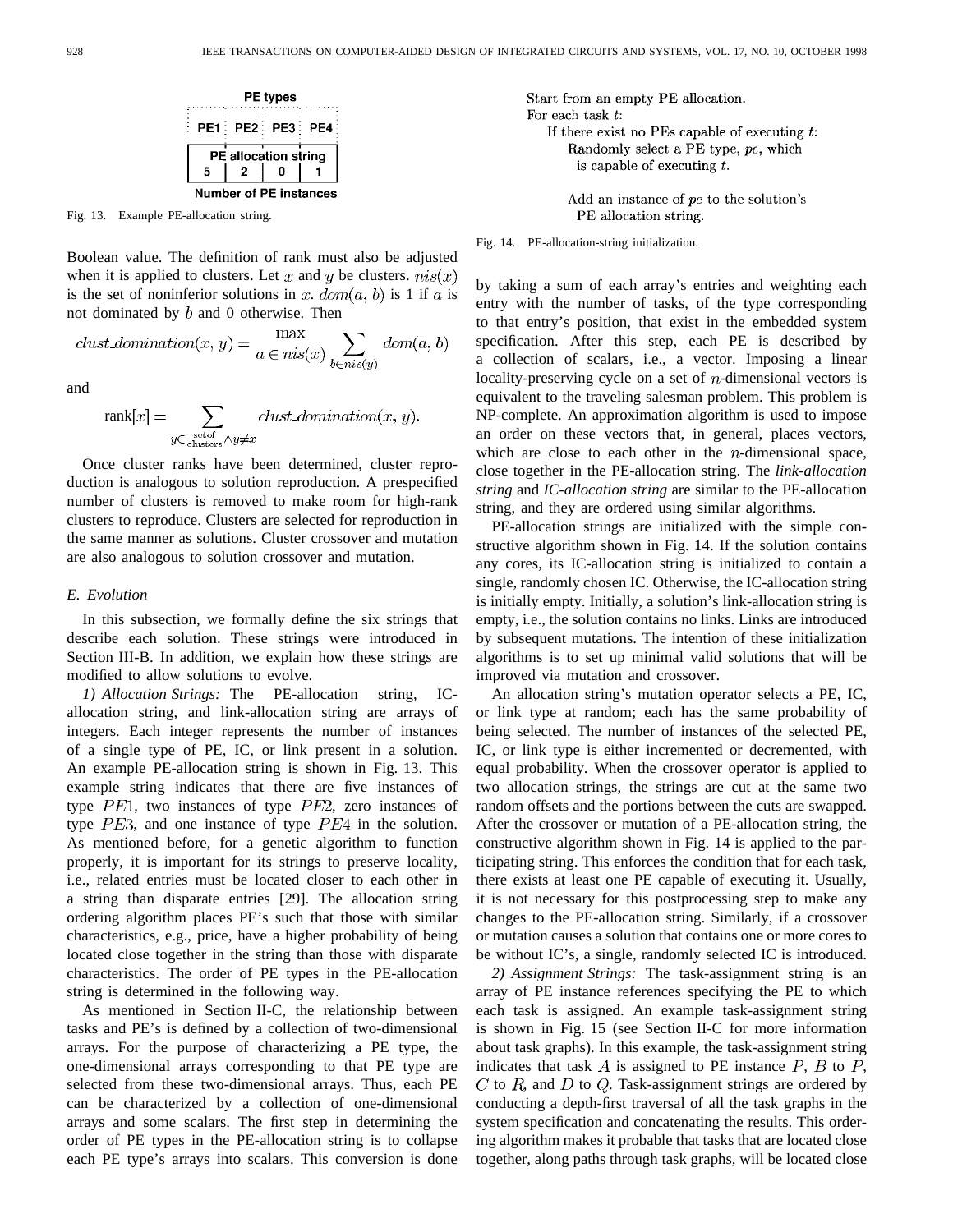

Fig. 15. Example task-assignment string.

together in the task-assignment string. The core-assignment string is an ordered string of IC instance references specifying the IC to which each core is assigned. It is ordered using an algorithm similar to that applied to the PE-allocation string.

Initially, each task is randomly assigned to a PE instance in the PE-allocation string that is capable of executing it. The constructive algorithm used to initialize a solution's PEallocation string guarantees that there is at least one PE capable of executing each task (see Fig. 14). Similarly, each core in the core-assignment string is randomly assigned to an IC.

The task-assignment string mutation operator selects a task at random and changes the PE type used to carry out that task (see Fig. 16). An analogous algorithm is used for the mutation of core-assignment strings. MOGAC maintains a variable called *PE aggressiveness,* which decreases during the run of the algorithm. If the value of this variable is small, a nearby PE type will probably be used to carry out the task. If  $PE\text{-}aggressiveness$  is large, it is likely that  $pe^+$  will be far from pe in the PE-allocation string. The PE-allocation string is ordered in a locality-preserving way. Hence, there is an inverse correlation between distance on the PE-allocation string and PE type similarity. Decreasing *PE aggressiveness* during a run allows MOGAC to initially mutate task-assignment strings in a way that is likely to cause large jumps across the solution space. As a run nears its end, task-assignment mutation makes only small changes to the task-assignment string, fine-tuning it.

When the crossover operator is applied to two taskassignment strings, the strings are cut at the same random offset and the portions following the cut are swapped. The two participating strings always come from solutions that have the same PE allocations because task-assignment-string crossover is an intracluster genetic operator. The mutation operation for core-assignment strings is analogous.

*3) Link-Connectivity Strings:* The *link-connectivity string* is an array of IC and processor instance references specifying the IC's and processors to which each communication link is connected. An example link-connectivity string is shown in Fig. 17. In this illustration, link  $G$ 's two contacts are connected to PE instances  $P$  and  $Q$ . Link  $H$  connects  $P$ ,  $Q$ , and  $R$ . More than one link may be connected to the same PE instance. In Fig. 17, PE instance  $Q$  is an example of a PE connected to two communication links. The order of link types in the link-connectivity string is equivalent to their order in the link-allocation string.

Initially, each link is randomly connected to PE's in the PEallocation string (see Fig. 18). The link-connectivity mutation operator selects a location in the string at random and applies the inner loop of the initialization algorithm shown in Fig. 18 to it. In other words, it connects a link to PE's randomly. The link-connectivity string's crossover operator cuts the participating strings at the same random offset and swaps the portions following the cut. The two participating strings always come from solutions that have the same link allocations because link-connectivity-string crossover is an intracluster genetic operator.

#### IV. EXPERIMENTAL RESULTS

MOGAC is a prototype consisting of approximately 18 000 lines of  $C_{++}$  and Bison code. Our results were obtained on a 200-MHz Pentium Pro system with 96 MB of main memory running the Linux operating system. We compare our results with those of Yen [5], Hou [17], and COSYN [21], which were obtained on a SPARCstation 20, as well as those of SOS [13], which were obtained on a Solbourne Series5e/900 (similar to a SPARC 4/490). The CPU times are given in seconds.

MOGAC's input consists of two ASCII files. The first file specifies the attributes of each PE, IC, and link type that may be used to implement an architecture. In addition, this file specifies the relationships between PE's and tasks, i.e., for each PE, it contains arrays specifying the worst case execution times, average power consumptions, and peak power consumptions of each task on that PE. The second file specifies the topologies, periods, deadlines, tasks, and communication flows associated with all the task graphs composing the system specification. MOGAC runs without designer intervention and, upon halting, outputs one or more solutions. Each solution is a system architecture consisting of a price, power consumption, PE allocation, IC allocation, link allocation, core assignments, task assignments, link connectivities, task schedules for each PE, and communication event schedules for each link.

# *A. Price Optimization*

MOGAC has a slew of parameters that can be modified to tune its performance. Although every problem has its own optimal parameter settings, it would be inappropriate to report only the CPU time necessary to achieve a given solution if significantly more time was spent finding a good set of parameters. We therefore use the same set of parameters for all the examples presented in this subsection. In addition, the same value is used to seed MOGAC's random number generator for every result presented in this paper, with the exception of Table IV.

It was necessary to trade off run time against solution quality when selecting a general parameter set for the examples in this subsection. Using a smaller solution pool and cluster pool would allow MOGAC to produce low-cost solutions for simple examples more rapidly. However, the solution quality for more complicated examples would suffer. For illustrative purposes, run times achieved by tuning MOGAC's parameters to an individual problem's complexity, as well as the run times that resulted from using the general parameter set, are shown in the price-optimization tables.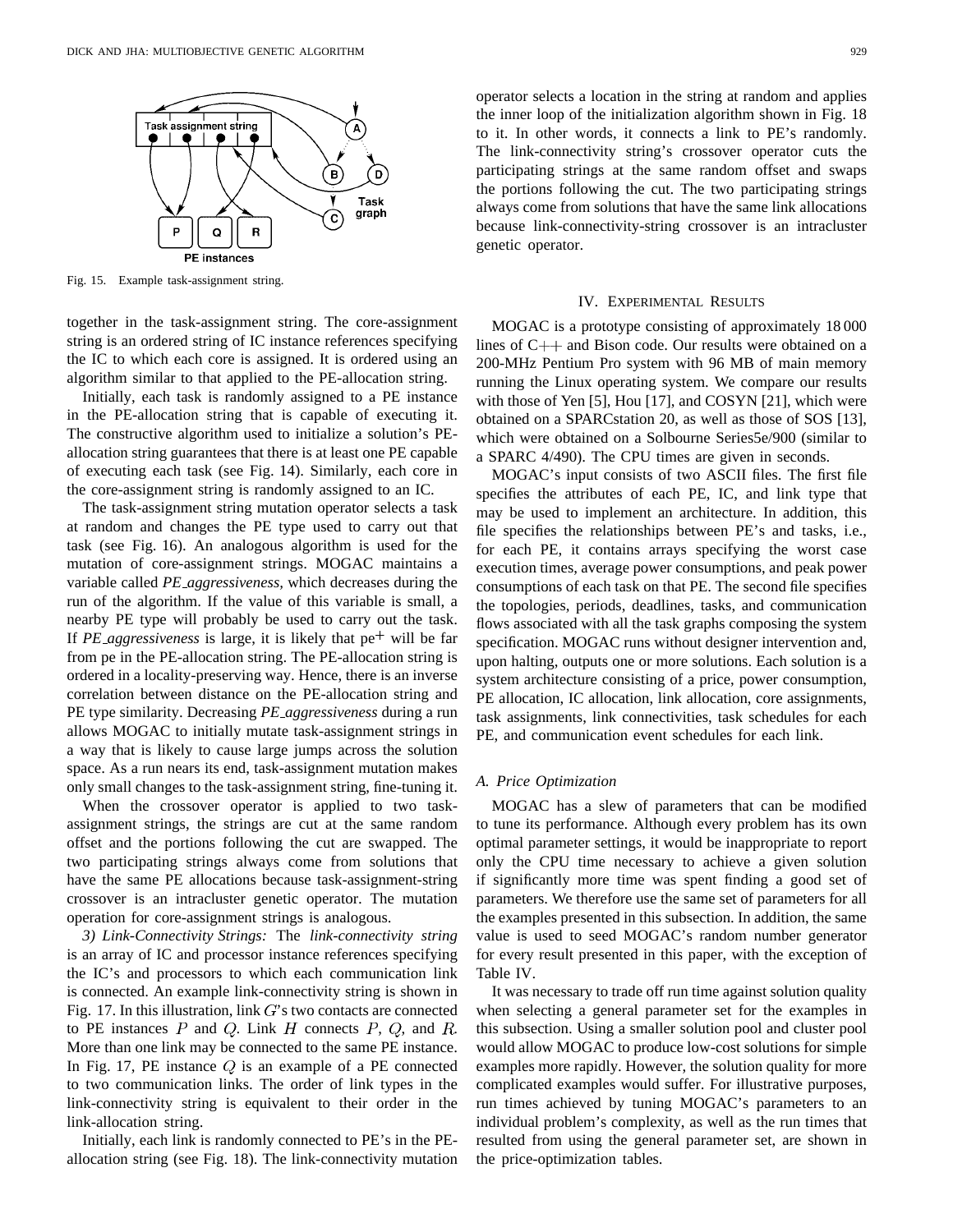Randomly select a task instance,  $t$ , in the task assignment string.  $pe$  is the position, in the allocation string, of the PE to which  $t$  is assigned. g is a Gaussian random variable with mean = 0 and variance = 1. Set  $pe^+ := [g \cdot PE\_\_\_\g$ ressiveness + pe].

If there are no PEs of type  $pe^+$  allocated or t may not execute on  $pe^+$ . Select the nearest neighbor of  $pe^+$  for which PEs exist and upon which t may execute.

## Fig. 16. Task-assignment string mutation.

| Example                      | No. of<br>Tasks | Yen's system |         | COSYN    |            | <b>MOGAC</b> |         |         |
|------------------------------|-----------------|--------------|---------|----------|------------|--------------|---------|---------|
|                              |                 | Price        | CPU     | Price    | <b>CPU</b> | Price        | CPU     | Tuned   |
|                              |                 |              | time(s) |          | time(s)    |              | time(s) | time(s) |
| Hou $1 \& 2$ (unclustered)   | 20              | l 70         | 10,205  | N. A.    | N. A.      | 170          | 5.7     | 2.8     |
| Hou $3 & 4$<br>(unclustered) | 20              | 210          | 11,550  | N. A.    | N. A.      | 170          | 8.0     | $1.6\,$ |
| Hou $1 \& 2$ (clustered)     |                 | 70ء          | 16.0    | .70      | 5.1        | l 70         | 5.1     | 0.7     |
| Hou $3 \& 4$ (clustered)     |                 | l 70         | 3.3     | Ν.<br>А. | N. A.      | .70          | $2.2\,$ | 0.6     |

TABLE I HOU'S EXAMPLES



Fig. 17. Example link-connectivity string.

Table I compares MOGAC's performance with that of COSYN [21] and Yen's system [5] when each is run on the clustered and unclustered versions of Hou's task graphs [17]. Task clustering is the process of using a prepass to collapse multiple tasks into a cluster of tasks. This cluster is treated like a single task during assignment, i.e., all the tasks in a cluster are executed on the same PE. Clustering reduces the complexity of the cosynthesis problem by decreasing the number of tasks that must be assigned. Hou ran Yen's system on the clustered and unclustered versions of his graphs. We use the same clusters as Hou when comparing our results with his and those of COSYN. For the example upon which it was possible to make a comparison between MOGAC and COSYN, COSYN's performance was similar to that of MOGAC. Unfortunately, this was a small example, containing only eight tasks. The only existing implementation of COSYN is solely owned by Lucent. We relied on results reported in the literature to compare with COSYN.

It is interesting to observe the impact of increased problem complexity upon MOGAC and Yen's system. MOGAC's CPU Generate an array,  $pe$ , of PE locations. Set each PE location in pe to a unique location in the PE allocation string.

For each array,  $link$ , of PE references in the link connectivity string: Randomize the order of the entries in pe.

connect is the number of PEs to which link may connect.

For  $index := 0$  to  $min(connect - 1, length[pe])$ : Set  $link[index] := pelindex].$ 

Fig. 18. Link-connectivity-string initialization.

time increases slightly when it solves the unclustered versions of Hou's examples instead of the clustered versions. In contrast, Yen's system takes approximately  $1000 \times$  as long to produce solutions. Despite consuming significantly less CPU time, in one case MOGAC produces a lower price architecture than Yen's system. The difference in solution quality between Yen's system and MOGAC is likely to be a result of the general class of algorithm used by each system. The run time of Yen's system is significantly influenced by the method used to guarantee schedule validity. Yen uses an algorithm in which a single solution is iteratively improved. Although the search is not blind, only a single stage of look-ahead is used. For each real evaluation, only a single solution is implicitly evaluated. Invalid solutions are terminated instantly instead of being improved upon. The use of a locality-preserving crossover operator allows MOGAC's genetic algorithm to implicitly evaluate more than one solution for each explicit evaluation (see Section II-A). Instead of maintaining a single solution that moves across the solution space, MOGAC maintains multiple solutions that spread out across the solution space. These solutions share information with each other. MOGAC attempts to improve invalid solutions, which are otherwise of high quality, instead of terminating them immediately. We believe that these features allow MOGAC to tackle large problem instances without a prohibitive increase in execution time.

The hyperperiod contraction heuristic described in Section III-C was applied to the clustered and unclustered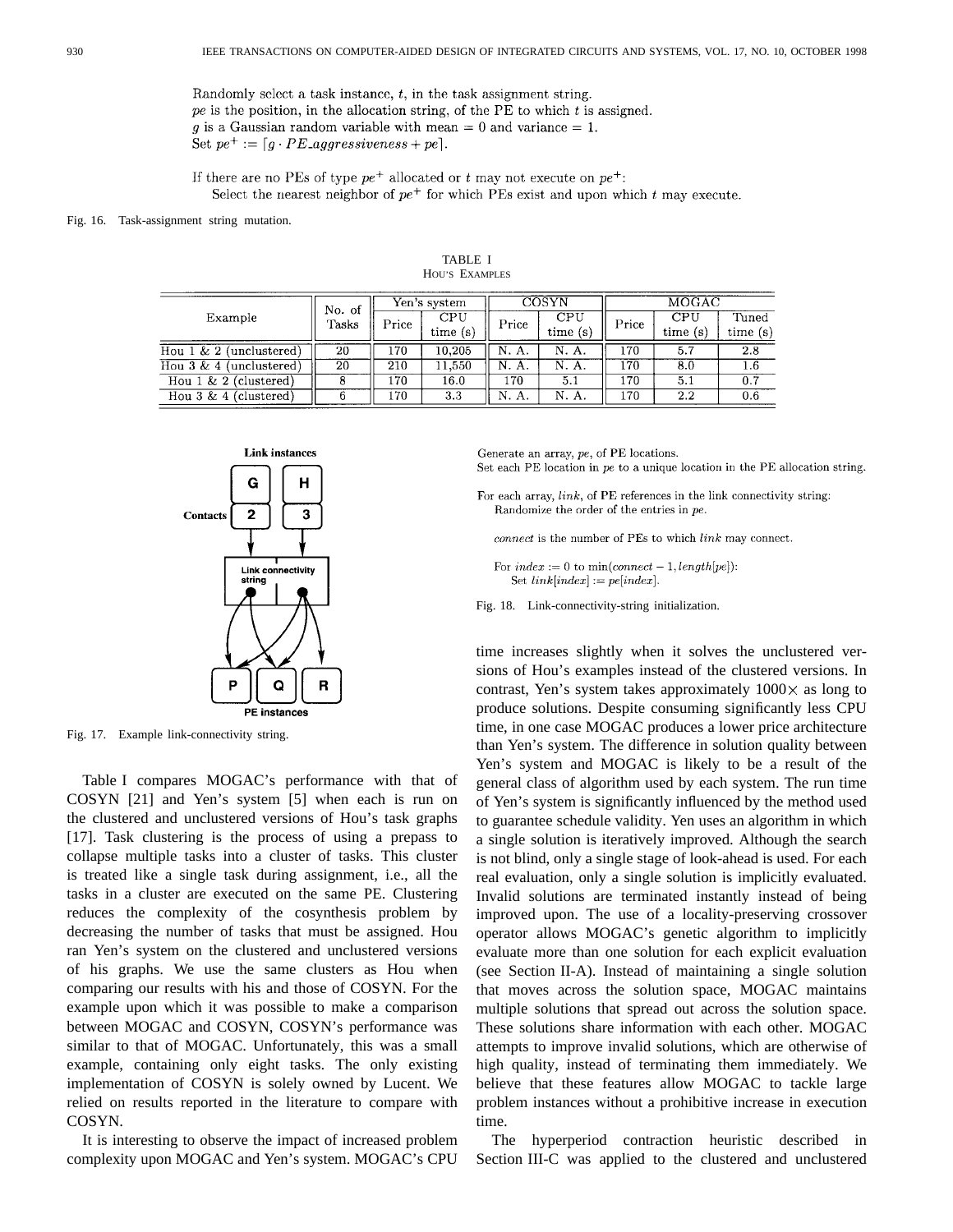| Example<br>(Performance)                | No. of<br>Tasks | SOS   |            | COSYN |            | <b>MOGAC</b> |          |         |
|-----------------------------------------|-----------------|-------|------------|-------|------------|--------------|----------|---------|
|                                         |                 | Price | <b>CPU</b> | Price | <b>CPU</b> | Price        | CPU      | Tuned   |
|                                         |                 |       | time(s)    |       | time(s)    |              | time (s) | time(s) |
| Prakash & Parker 1<br>4                 |                 |       | 28         | N.A.  | N. A.      |              | 3.3      | 0.2     |
| Prakash & Parker 1                      |                 |       | 37         |       | 0.2        |              | 2.1      | 0.1     |
| Prakash & Parker 2 (8)                  |                 |       | 4.511      | N. A. | N. A.      |              | 2.1      | 0.2     |
| Prakash & Parker 2 $\langle 15 \rangle$ |                 |       | 385,012    |       | 0.4        |              | 2.3      | 0.1     |

TABLE II PRAKASH AND PARKER'S EXAMPLES

TABLE III YEN'S LARGE RANDOM EXAMPLES

| Example        | No. of |       | Yen's system     | MOGAC |              |       |  |
|----------------|--------|-------|------------------|-------|--------------|-------|--|
|                | Tasks  | Price | $CPU$ Time $(s)$ | Price | CPU Time (s) | Tuned |  |
| Yen's Random 1 | 50     | 281   | 10,252           | 75    |              | 0.2   |  |
| Yen's Random 2 | 60     | 637   | 21.979           | oі    |              | 0.2   |  |

versions of the task graphs called Hou 3 and 4. The period of one of the task graphs in these examples was contracted by 5%. We were able to decrease MOGAC's CPU time without decreasing solution quality by tuning the size of MOGAC's solution pool and making its halting conditions less tolerant.

Table II compares MOGAC's performance with that of SOS [13] and COSYN when they are applied to Prakash and Parker's task graphs. The performance number shown by each task graph is the worst case finish time for the task graph. For instance, "Prakash and Parker 1  $\langle 4 \rangle$ " refers to Prakash and Parker's first task graph with a worst case finish time of four time units. In these graphs, an unconventional model for communication is used [13]. A task may begin executing before all of its input data have arrived. We converted their specifications into graphs that conform to the conventional communication model, i.e., a task can only begin execution when all of its input data have arrived. Their model implies that part of each task is independent of the task's input data. This is expressed by splitting each task into a portion that depends on input data and a portion that is independent of its input data. We assure that each task's subtasks are assigned to the same PE. It is not surprising that SOS requires significantly more CPU time than MOGAC. The mixed-integer linearprogramming algorithm used in SOS is exhaustive, evaluating all solutions that have the potential to be optimal, while MOGAC makes no guarantee of optimality. However, for each of these examples, we can see that MOGAC also obtains optimal results.

Table III compares MOGAC's performance with that of Yen's system when each system is applied to Yen's large random task graphs [5]. Yen's Random 1 consists of six task graphs, each of which contains approximately eight tasks. There are eight PE types available in this example. Yen's Random 2 consists of eight task graphs, each of which contains approximately eight tasks. There are 12 PE types available in this example. Neither of these examples contains communication links; all communication costs are zero. The observations comparing MOGAC to Yen's system, in the discussion of Table I, apply to these examples as well.

The task graph periods in these systems are coprime. Therefore, the hyperperiod contraction heuristic presented in Section III-C significantly reduces the number of task graph copies that MOGAC is required to schedule. The heuristic was prevented from specifying task graph periods to be less than the corresponding deadlines or greater than the periods specified in [5].

MOGAC's performance depends on the seed given to its pseudorandom number generator. Each problem instance has a different random seed for which MOGAC produces the best results most rapidly. However, MOGAC is able to arrive at a high-quality solution given suboptimal seeds if its solution pool size or cluster pool size are increased or its halting conditions are made more lenient. Table IV shows the average results of optimizing each of the price-optimization examples 30 times, given random seeds ranging from one to 30. In this table, *reported price* is the price reported for a single run of MOGAC with a fixed seed (see Tables I–III). *Effort* corresponds to the computing resources MOGAC is allowed to dedicate to the problem. The meaning of each effort value is given in Table V. The *average price* column shows the average price of the solutions. MOGAC was run in single-objective optimization mode for these experiments. Therefore, each run produces only one nondominated solution. When MOGAC is given the same parameters as were used in the previous tables in this section, there are a small number of example-random seed combinations for which it does not arrive at valid solutions. Slightly more liberal parameters were used for Table IV than for the preceding tables. This ensures that *average price* is meaningful. Note that when allowed a modest increase in run time, MOGAC robustly deals with varying random seeds.

Table V shows the parameter settings corresponding to each effort setting in Table IV. *Solutions* is the total number of solutions per cluster and *new solutions* is the number of solution reproductions that occur per generation, per cluster. Similarly, *clusters* and *new clusters* are the total number of clusters and the number of cluster reproductions per generation. *Generations before halting* is the number of generations that must pass without improvement in MOGAC's solution pool before MOGAC halts.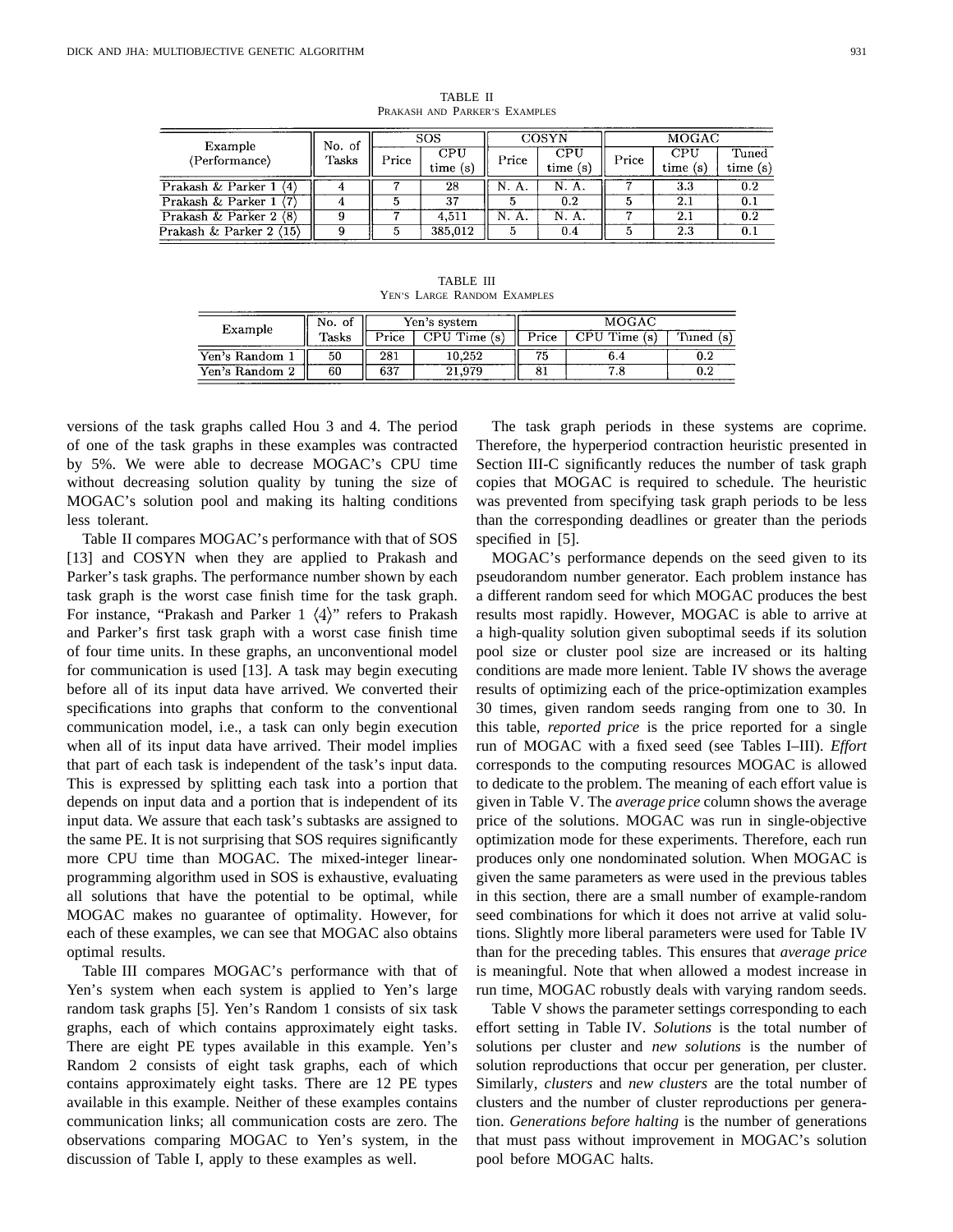|                              |                |                           |                      | Average CPU Time (s) |
|------------------------------|----------------|---------------------------|----------------------|----------------------|
| Problem                      | Reported Price | Effort                    | <b>Average Price</b> |                      |
|                              |                | $\mathbf{1}$              | 183.3                | $\overline{23.1}$    |
| Hou $1 & 2$<br>(unclustered) | 170            | 2                         | 175.0                | 56.2                 |
|                              |                | $\overline{\overline{3}}$ | 176.7                | 89.4                 |
|                              |                | 4                         | 171.7                | 156.8                |
|                              |                | $\bf{1}$                  | 176.0                | 41.8                 |
| Hou 3 & 4                    | 170            | $\overline{2}$            | 177.7                | 80.9                 |
| (unclustered)                |                | $\overline{\overline{3}}$ | 171.0                | 125.5                |
|                              |                | $\overline{4}$            | 171.7                | 226.0                |
|                              |                | 1                         | 176.3                | 11.9                 |
| Hou 1 & 2                    | 170            | $\overline{2}$            | 176.7                | $\overline{26.3}$    |
| (clustered)                  |                | $\overline{\overline{3}}$ | 170.7                | 39.7                 |
|                              |                | 4                         | 170.7                | 73.3                 |
|                              |                | 1                         | 162.3                | 10.3                 |
| Hou 3 & 4                    |                | $\overline{2}$            | 156.7                | 26.9                 |
| (clustered)                  | 170            | $\overline{\overline{3}}$ | 154.7                | 37.9                 |
|                              |                | $\overline{4}$            | 151.7                | 70.4                 |
|                              | $\overline{7}$ | 1                         | 7.0                  | 11.4                 |
| Prakash & Parker 1           |                | $\overline{2}$            | 7.0                  | 31.7                 |
| $\langle 4 \rangle$          |                | $\overline{\overline{3}}$ | 7.0                  | 49.9                 |
|                              |                | 4                         | 7.0                  | 89.6                 |
|                              | $\overline{5}$ | 1                         | 5.0                  | 8.0                  |
| Prakash & Parker 1           |                | $\overline{2}$            | 5.0                  | $\overline{24.8}$    |
| $\langle 7 \rangle$          |                | $\overline{3}$            | 5.0                  | 40.1                 |
|                              |                | $\overline{4}$            | 5.0                  | 73.3                 |
|                              |                |                           | 7.3                  | $\overline{10.1}$    |
| Prakash & Parker 2           |                | 1<br>$\overline{2}$       | $\overline{7.1}$     | $\overline{27.2}$    |
|                              | $\overline{7}$ | 3                         | 7.0                  | 42.3                 |
| $\langle 8 \rangle$          |                | $\overline{4}$            | 7.0                  | 72.1                 |
|                              |                |                           |                      |                      |
|                              |                | 1                         | $\overline{5.0}$     | $\overline{6.0}$     |
| Prakash & Parker 2           | 5              | 2                         | 50                   | 18.0                 |
| $\langle 15 \rangle$         |                | $\overline{3}$            | 5.0                  | 29.5                 |
|                              |                | $\overline{4}$            | 5.0                  | 54.1                 |
|                              |                | 1                         | 75.0                 | 18.7                 |
| Yen's                        | 75             | $\overline{2}$            | 73.7                 | 80.1                 |
| Random 1                     |                | 3                         | 74.4                 | 125.2                |
|                              |                | $\overline{4}$            | 74.4                 | 225.6                |
|                              |                | 1                         | 81.0                 | 32.1                 |
| Yen's                        | 81             | $\overline{2}$            | 81.0                 | 91.1                 |
| Random <sub>2</sub>          |                | 3                         | 81.0                 | 148.0                |
|                              |                | 4                         | 81.0                 | 266.4                |

TABLE IV EFFECT OF VARYING RANDOM SEED

TABLE V EFFORT DEFINITIONS

| Effort | Solutions | New Solutions   Clusters |  | New Clusters   Generations Before Halting |
|--------|-----------|--------------------------|--|-------------------------------------------|
|        |           |                          |  |                                           |
|        |           |                          |  |                                           |
|        |           |                          |  |                                           |
|        |           |                          |  |                                           |

# *B. Multiobjective Power and Price Optimization*

Table VI displays the results of simultaneously optimizing the price and power consumption of system architectures based on examples presented in past work. The data base for the example called Yen's Random 2 contains two IC types and two core types in addition to the processor types specified by Yen, for a total of 14 PE types. The values shown in the "Ignoring Power" column indicate the results of running MOGAC, in single-objective price-optimization mode, on the same embedded system specifications. MOGAC was given the same parameters for all of the examples in this subsection,

although the parameter set used for price optimization in Section IV-A differs from the parameter set used in this subsection.<sup>1</sup>

The advantage of multiobjective optimization over the use of a linear weighted sum can clearly be seen in Table VI. When MOGAC simultaneously optimizes power and price, it provides a designer with its entire set of noninferior solutions. For each system specification, only a single cosynthesis run was necessary to produce all the corresponding architectures

<sup>1</sup>The data base files used for these examples are available via anonymous ftp at ftp://ftp.ee.princeton.edu/pub/dickrp/Trans/Mogac.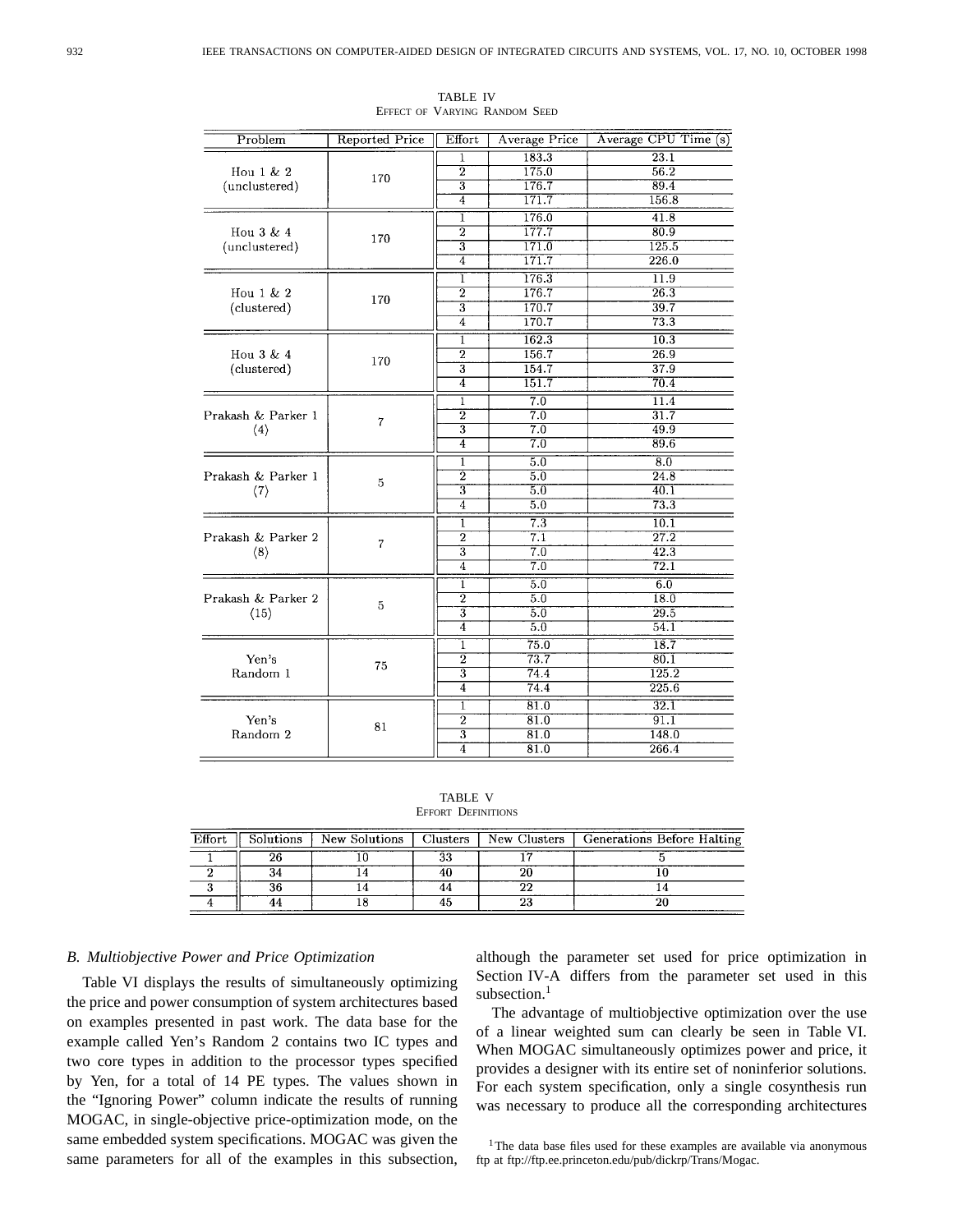|                                        | No. of          |                |       | MOGAC Ignoring Power | <b>MOGAC Optimizing Power</b> |       |                |
|----------------------------------------|-----------------|----------------|-------|----------------------|-------------------------------|-------|----------------|
| Example                                | Tasks           | Price          | Power | CPU<br>time(s)       | Price                         | Power | CPU<br>time(s) |
| Hou $1 \& 2$ (unclustered)             | 20              | 170            | 60.6  | 16.9                 | 170                           | 51.8  | 89.6           |
| Hou $3 \& 4$ (unclustered)             | 20              | 170            | 62.4  | 30.7                 | 170                           | 48.6  | 26.3           |
| Hou $1 \& 2$ (clustered)               | $\overline{8}$  | 170            | 75.3  | 7.8                  | 170                           | 62.5  | 9.5            |
| Hou $3 \& 4$ (clustered)               | $\overline{6}$  | 150            | 71.9  | 7.5                  | 150                           | 71.9  |                |
|                                        |                 |                |       |                      | 170                           | 68.7  | 21.6           |
|                                        |                 |                |       |                      | 220                           | 37.6  |                |
|                                        |                 |                |       |                      | 270                           | 34.9  |                |
| Prakash & Parker $1 \langle 4 \rangle$ | 4               | 7              | 75.4  | 10.1                 | 7                             | 75.4  | 20.1           |
|                                        |                 |                |       |                      | 15                            | 64.2  |                |
| Prakash & Parker 1 (7)                 | $\overline{4}$  | 5              | 44.4  | 8.5                  | $\overline{5}$                | 44.4  |                |
|                                        |                 |                |       |                      | 7                             | 35.1  | 16.9           |
|                                        |                 |                |       |                      | 10                            | 21.5  |                |
| Prakash & Parker 2 $\langle 8 \rangle$ | $\overline{9}$  | $\overline{7}$ | 49.8  | 8.4                  | 7                             | 49.8  | 17.2           |
|                                        |                 |                |       |                      | 12                            | 40.0  |                |
| Prakash & Parker $2\langle 15 \rangle$ | $\overline{9}$  | $\overline{5}$ | 48.0  | 6.32                 | 5                             | 48.0  |                |
|                                        |                 |                |       |                      | 7                             | 26.8  | 22.4           |
|                                        |                 |                |       |                      | 12                            | 21.8  |                |
| Yen's Random 1                         | $\overline{50}$ | 75             | 25.6  | 43.1                 | 75                            | 17.7  |                |
|                                        |                 |                |       |                      | 151                           | 8.2   | 453.1          |
|                                        |                 |                |       |                      | 225                           | 6.8   |                |
|                                        |                 |                |       |                      | 301                           | 3.3   |                |
| Yen's Random 2                         | 60              | 81             | 39.8  | 59.2                 | 81                            | 34.4  |                |
|                                        |                 |                |       |                      | 153                           | 25.4  |                |
|                                        |                 |                |       |                      | 158                           | 15.7  | 268.8          |
|                                        |                 |                |       |                      | 214                           | 9.9   |                |
|                                        |                 |                |       |                      | 338                           | 7.0   |                |

TABLE VI POWER-CONSUMPTION EXAMPLES



Fig. 19. Yen's Random 2 example.

whose costs are listed in Table VI. Note that for the Hou 3 and 4 (clustered) example, MOGAC produces a lower cost when conducting price and power optimization than when optimizing only price in Section IV-A. This is a result of the more lenient halting conditions and larger solution pool size used in this section. It is necessary to trade off CPU time for solution quality, and we focused on quality during price and power optimization.

MOGAC provides an upper bound on a problem's Paretooptimal solution set instead of merely producing a single solution. This approach allows a designer to see the relationship between the costs of different architectures that satisfy the same system specification. Fig. 19 illustrates the danger of selecting a solution without knowing the shape of a system's



Fig. 20. Very Large Random 1 example.

noninferior solution curve. Although all of MOGAC's solutions for Yen's Random 2 example are noninferior, a designer would rarely select the solution with a price of 153 and a power consumption of 25.4 when, for a price penalty of only five, a solution with a power consumption of 15.7 can be obtained. Presenting a noninferior solution set shows the designer the cost tradeoff's available between different solutions.

Figs. 20 and 21 show the results of optimizing very large multirate examples that require communication link synthesis. These pseudorandom examples were generated with the Task Graphs for Free (TGFF) system [39]. They are available via anonymous ftp. The first very large example contains eight task graphs, each of which has approximately 63 tasks. There are eight PE types and five link types available. MOGAC took 40.9 CPU min to arrive at the noninferior solution curve shown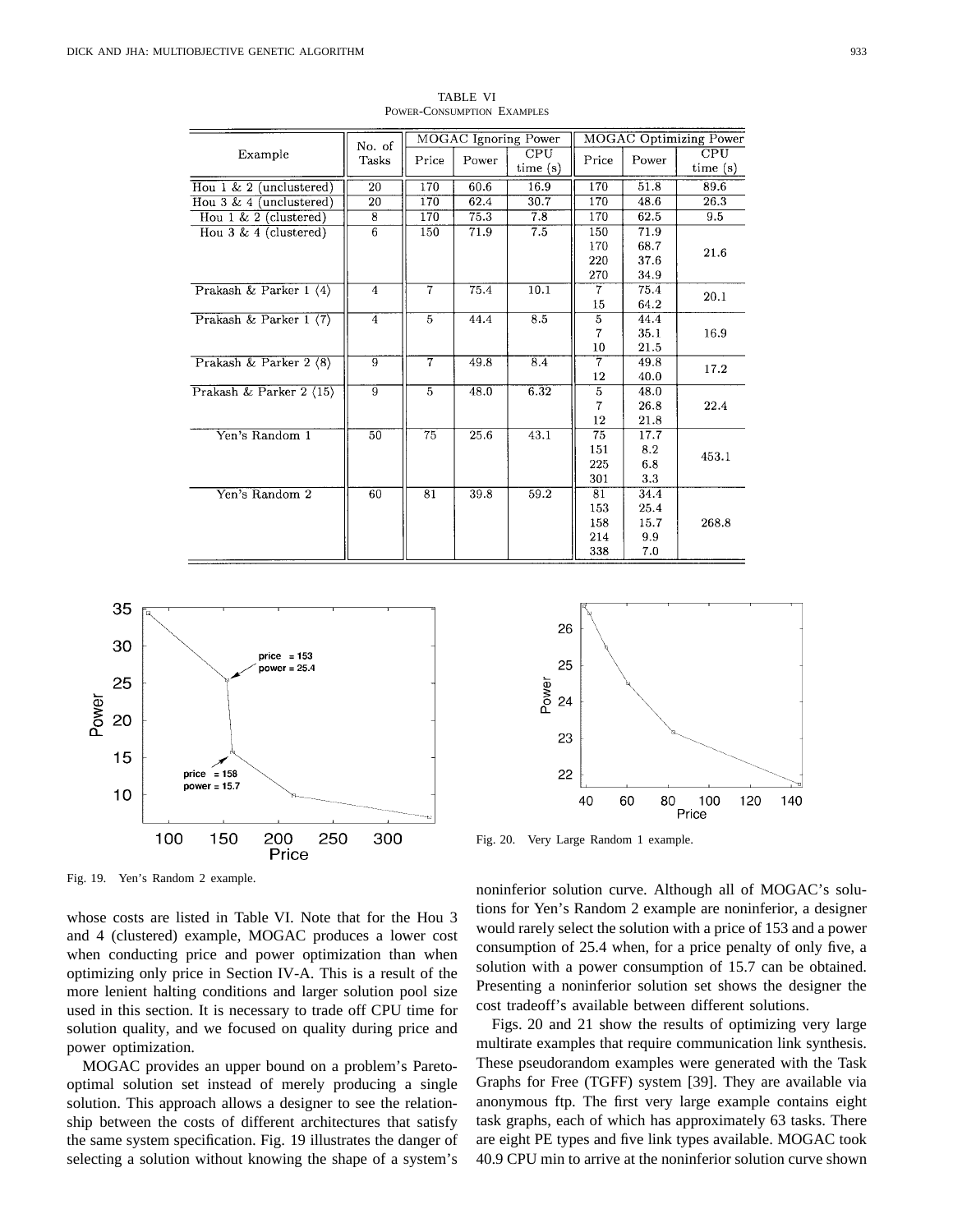

Fig. 21. Very Large Random 2 example.

in Fig. 20. The second very large example contains ten task graphs, each of which has approximately 100 tasks. There are 20 PE types and ten link types available. MOGAC took 203.5 CPU min to arrive at the noninferior solution curve shown in Fig. 21. The primary purpose of these examples is to demonstrate that MOGAC can rapidly solve extremely large problem instances. We hope that others will use these examples for comparative purposes.

# V. CONCLUSIONS

In this paper, we have presented a method for the cosynthesis of low-power, real-time, multirate heterogeneous hardware–software distributed embedded systems. A novel multiobjective genetic algorithm, which allows exploration of the Pareto-optimal set of architectures instead of providing a designer with a single solution, has been practically applied to a number of examples found in the literature. MOGAC has been shown to rapidly synthesize architectures with costs that are lower than or equal to those presented in previous work. For large examples upon which comparisons with other systems are possible, MOGAC produces significantly lower cost solutions, despite requiring orders of magnitude less run time. It has been demonstrated that adaptive multiobjective genetic algorithms are well suited to solving the cosynthesis problem.

#### **REFERENCES**

- [1] W. H. Wolf, "Hardware–software codesign of embedded systems," *Proc. IEEE,* vol. 82, pp. 967–989, July 1994.
- [2] M. Chiodo, P. Giusto, H. Hsieh, A. Jurecska, and A. Sangiovanni-Vincentelli, "Hardware–software codesign of embedded systems," *IEEE Micro Mag.,* vol. 14, pp. 26–36, Oct. 1993.
- [3] G. De Micheli, "Computer-aided hardware–software codesign," *IEEE Micro Mag.,* pp. 10–16, Aug. 1994.
- [4] P. H. Chou, R. B. Ortega, and G. Borriello, "The chinook hardware–software cosynthesis system," in *Proc. Int. Symp. System Synthesis,* Sept. 1995, pp. 22–27.
- [5] T.-Y. Yen, "Hardware–software cosynthesis of distributed embedded systems," Ph.D. dissertation, Dept. Electrical Engineering, Princeton Univ., Princeton, NJ, June 1996.
- [6] D. D. Gajski, F. Vahid, S. Narayan, and J. Gong, *Specification and Design of Embedded Systems.* Englewood Cliffs, NJ: Prentice-Hall, 1994.
- [7] R. K. Gupta and G. De Micheli, "Hardware–software cosynthesis for digital systems," *IEEE Design Test Comput. Mag.,* pp. 29–41, Sept. 1994.
- [8] R. Ernst, J. Henkel, and T. Benner, "Hardware–software cosynthesis for microcontrollers," *IEEE Design Test Comput. Mag.,* vol. 12, pp. 64–75, Dec. 1993.
- [9] E. Barros, W. Rosenstiel, and X. Xiong, "A method for partitioning UNITY language to hardware and software," in *Proc. Eur. Design Automation Conf.,* Sept. 1994, pp. 220–225.
- [10] S. Devadas and S. Malik, "A survey of optimization techniques targeting low power circuits," in *Proc. Design Automation Conf.,* June 1995, pp. 242–247.
- [11] A. P. Chandrakasan, S. Sheng, and R. W. Brodersen, "Low-power CMOS digital design," *IEEE J. Solid-State Circuits,* pp. 473–484, Apr. 1992.
- [12] M. R. Garey and D. S. Johnson, *Computers and Intractability: A Guide to the Theory of NP-Completeness.* New York: Freeman, 1979.
- [13] S. Prakash and A. Parker, "SOS: Synthesis of application-specific heterogeneous multiprocessor systems," *J. Parallel Distrib. Comput.,* vol. 16, pp. 338–351, Dec. 1992.
- [14] M. Schwiegershausen and P. Pirsch, "Formal approach for the optimization of heterogeneous multiprocessors for complex image processing schemes," in *Proc. Eur. Design Automation Conf.,* Sept. 1995, pp. 8–13.
- [15] J. D'Ambrosio and X. Hu, "Configuration-level hardware-software partitioning for real-time systems," in *Proc. Int. Workshop Hardware–Software Codesign,* Aug. 1994, vol. 14, pp. 34–41.
- [16] T.-Y. Yen and W. H. Wolf, "Communication synthesis for distributed embedded systems," in *Proc. Int. Conf. Computer-Aided Design,* Nov. 1995, pp. 288–294.
- [17] J. Hou and W. Wolf, "Process partitioning for distributed embedded systems," in *Proc. Int. Workshop Hardware–Software Codesign,* Mar. 1996, pp. 70–76.
- [18] P. Eles, Z. Peng, K. Kuchcinski, and A. Doboli, "System level hardware–software partitioning based on simulated annealing and tabu search," *Design Automat. Embedded Syst.,* vol. 2, pp. 5–32, Jan. 1997.
- [19] J. Axelsson, "Architecture synthesis and partitioning of real-time systems: A comparison of three heuristic search strategies," in *Proc. Int. Workshop Hardware–Software Codesign,* Mar. 1997, pp. 161–165.
- [20] S. Srinivasan and N. K. Jha, "Hardware–software cosynthesis of faulttolerant real-time distributed embedded systems," in *Proc. Eur. Design Automation Conf.,* Sept. 1995, pp. 334–339.
- [21] B. Dave, G. Lakshminarayana, and N. K. Jha, "COSYN: Hardware–software cosynthesis of embedded systems," in *Proc. Design Automation Conf.,* June 1997, pp. 703–708.
- [22] F. Romeo, "Simulated annealing: Theory and applications to layout problems," Ph.D. dissertation, Dept. of Electrical Engineering and Computer Science, Univ. of California, Berkeley, Mar. 1989.
- [23] D. Herrmann, J. Henkel, and R. Ernst, "An approach to the adaptation of estimated cost parameters in the COSYMA system," in *Proc. Int. Workshop Hardware–Software Codesign,* Mar. 1994, pp. 100–107.
- [24] C. M. Fonseca and P. J. Fleming, "Multiobjective genetic algorithms made easy: Selection, sharing and mating restrictions," in *Proc. Genetic Algorithms in Engineering Systems: Innovations and Applications,* Sept. 1995, pp. 45–52.
- [25] \_\_\_\_\_, "Genetic algorithms for multiobjective optimization: Formulation, discussion and generalization," in *Proc. Int. Conf. Genetic Algorithms,* July 1993, pp. 416–423.
- [26] J. L. Breeden, "Optimizing stochastic and multiple fitness functions," in *Proc. Evolutionary Programming,* Mar. 1995, vol. 4, pp. 127–134.
- [27] D. Saha, R. Mitra, and A. Basu, "Hardware–software partitioning using genetic algorithm approach," in *Proc. Int. Conf. VLSI Design,* Jan. 1997, pp. 155–160.
- [28] J. Teich, T. Blickle, and L. Thiele, "An evolutionary approach to systemlevel synthesis," in *Proc. Int. Workshop Hardware–Software Codesign,* Mar. 1997, pp. 167–171.
- [29] D. E. Goldberg, *Genetic Algorithms in Search, Optimization, and Machine Learning.* Reading, MA: Addison-Wesley, 1989.
- [30] E. L. Lawler and C. U. Martel, "Scheduling periodically occurring tasks on multiple processors," *Inform. Process. Lett.,* vol. 7, pp. 9–12, Feb. 1981.
- [31] A. E. Eiben, E. H. L. Aarts, and K. M. V. Hee, "Global convergence of genetic algorithms: A Markov chain analysis," in *Lecture Notes in Computer Science: Parallel Problem Solving from Nature.* Berlin, Germany: Springer-Verlag, 1991, vol. 496, pp. 4–12.
- [32] Y.-T. S. Li and S. Malik, "Performance analysis of embedded software using implicit path enumeration," in *Proc. Design Automation Conf.,* June 1995, pp. 456–461.
- [33] V. Tiwari, S. Malik, and A. Wolfe, "Compilation techniques for low energy: An overview," in *Proc. Int. Symp. Low-Power Electronics,* Oct. 1994, pp. 38–39.
- [34] B.-D. Rhee, S.-S. Lim, S. L. Min, H. Shin, C. S. Kim, and C. Y. Park, "Issues of advanced architectural features in the design of a timing